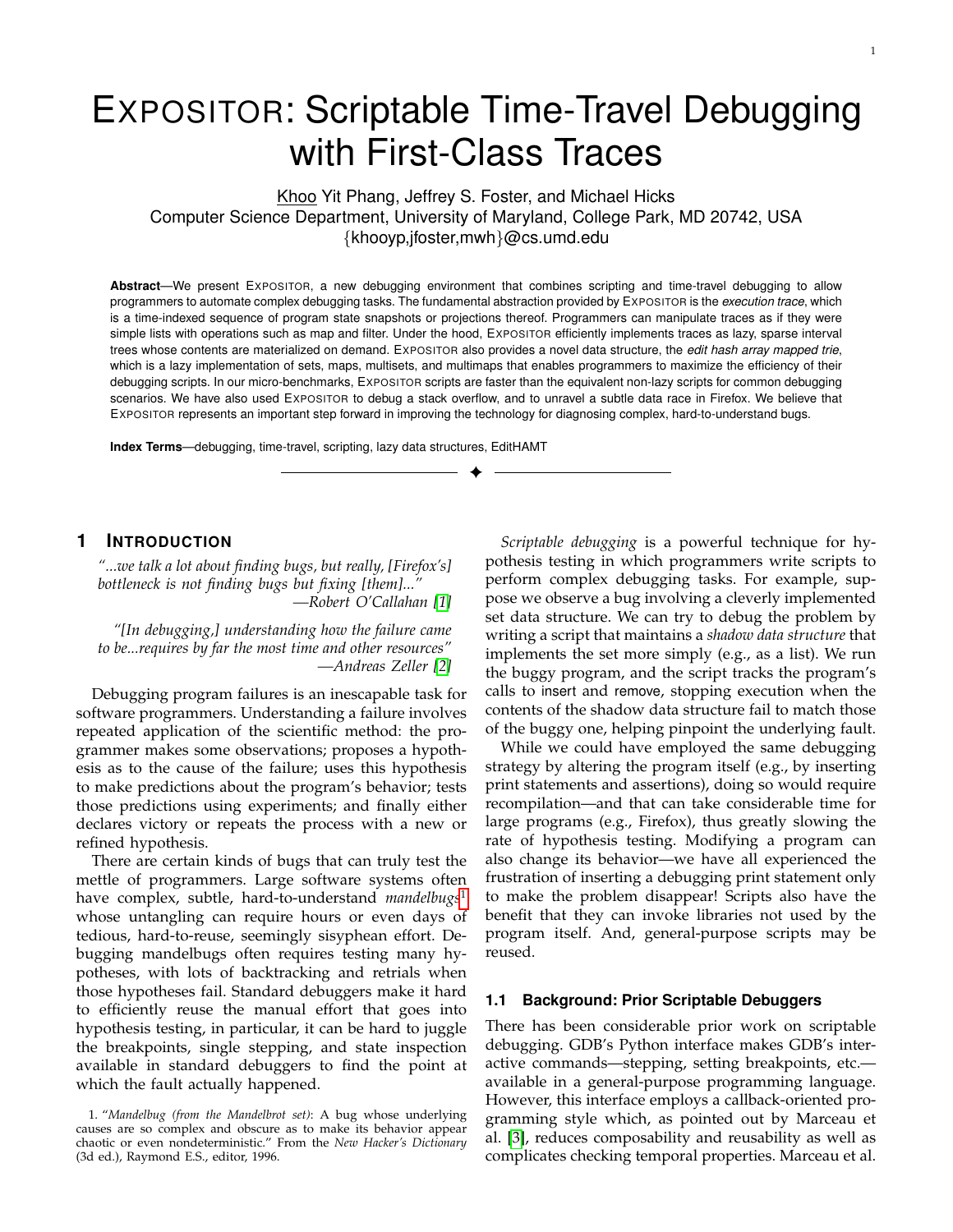propose treating the program as an event generator each function call, memory reference, etc. can be thought of as an event—and scripts are written in the style of *functional reactive programming* (FRP) [\[4\]](#page-24-3). While FRP-style debugging solves the problems of callback-based programming, it has a key limitation: time always marches forward, so we cannot ask questions about prior states. For example, if while debugging a program we find a doubly freed address, we cannot jump backward in time to find the corresponding malloc. Instead we would need to rerun the program from scratch to find that call, which may be problematic if there is any nondeterminism, e.g., if the addresses returned by malloc differ from run to run. Alternatively, we could prospectively gather the addresses returned by malloc as the program runs, but then we would need to record *all* such calls up to the erroneous free.

Time-travel debuggers, like UndoDB [\[5\]](#page-24-4), and systems for capturing entire program executions, like Amber [\[6\]](#page-24-5), allow a single nondeterministic execution to be examined at multiple points in time. Unfortunately, *scriptable* time-travel debuggers typically use callback-style programming, with all its problems. (Sec. [7](#page-22-0) discusses prior work in detail.)

## **1.2 EXPOSITOR: Scriptable, Time-Travel Debugging**

In this paper, we present EXPOSITOR, a new scriptable debugging system inspired by FRP-style scripting but with the advantages of time-travel debugging. EX-POSITOR scripts treat a program's *execution trace* as a (potentially infinite) immutable list of time-annotated program state snapshots or projections thereof. Scripts can create or combine traces using common list operations: traces can be filtered, mapped, sliced, folded, and merged to create lightweight projections of the entire program execution. As such, EXPOSITOR is particularly well suited for checking temporal properties of an execution, and for writing new scripts that analyze traces computed by prior scripts. Furthermore, since EXPOSITOR extends GDB's Python environment and uses the UndoDB [\[5\]](#page-24-4) time-travel backend for GDB, users can seamlessly switch between running scripts and interacting directly with an execution via GDB. (Sec. [2](#page-1-0) overviews EXPOSITOR's scripting interface.)

The key idea for making EXPOSITOR efficient is to employ *laziness* in its implementation of traces—invoking the time-travel debugger is expensive, and laziness helps minimize the number of calls to it. EXPOSITOR represents traces as sparse, time-indexed interval trees and fills in their contents on demand. For example, suppose we use EXPOSITOR's breakpoints combinator to create a trace tr containing just the program execution's malloc calls. If we ask for the first element of tr before time 42 (perhaps because there is a suspicious program output then), EXPOSITOR will direct the time-travel debugger to time 42 and run it *backward* until hitting the call, capturing the resulting state in the trace data structure. The remainder

of the trace, after time 42 and before the malloc call, is not computed. (Sec. [3](#page-6-0) discusses the implementation of traces.)

In addition to traces, EXPOSITOR scripts typically employ various internal data structures to record information, e.g., the set s of arguments to malloc calls. These data structures must also be lazy so as not to compromise trace laziness—if we eagerly computed the set  $s$  just mentioned to answer a membership query at time  $t$ , we would have to run the time-travel debugger from the start up until  $t$ , considering all malloc calls, even if only the most recent call is sufficient to satisfy the query. Thus, EXPOSITOR provides script writers with a novel data structure: the *edit hash array mapped trie* (EditHAMT), which provides lazy construction and queries for sets, maps, multisets, and multimaps. As far as we are aware, the EditHAMT is the first data structure to provide these capabilities. (Sec. [4](#page-8-0) describes the EditHAMT.)

We have used EXPOSITOR to write a number of simple scripts, as well as to debug two more significant problems. Sec. [2](#page-1-0) describes how we used EXPOSITOR to find an exploitable buffer overflow. Sec. [6](#page-21-0) explains how we used EXPOSITOR to track down a deep, subtle bug in Firefox that was never directly fixed, though it was papered over with a subsequent bug fix (the fix resolved the symptom, but did not remove the underlying fault). In the process, we developed several reusable analyses, including a simple race detector.

In summary, we believe that EXPOSITOR represents an important step forward in improving the technology for diagnosing complex, hard-to-understand bugs.

## <span id="page-1-0"></span>**2 THE DESIGN OF EXPOSITOR**

We designed EXPOSITOR to provide programmers with a high-level, declarative API to write analyses over the program execution, as opposed to the low-level, imperative, callback-based API commonly found in other scriptable debuggers.

In particular, the design of EXPOSITOR is based on two key principles. First, the EXPOSITOR API is purely functional—all objects are immutable, and methods manipulate objects by returning new objects. The purely functional API facilitates composition, by reducing the risk of scripts interfering with each other via shared mutable object, as well as reuse, since immutable objects can easily be *memoized* or cached upon construction. It also enables EXPOSITOR to employ lazy programming techniques to improve efficiency.

Second, the trace abstraction provided by EXPOSITOR is based around familiar list-processing APIs found in many languages, such as the built-in list-manipulating functions in Python, the Array methods in JavaScript, the List module in Ocaml, and the Data.List module in Haskell. These APIs are also declarative—programmers manipulate lists using combinators such as filter, map, and merge that operate over entire lists, instead of manipulating individual list elements. These list combinators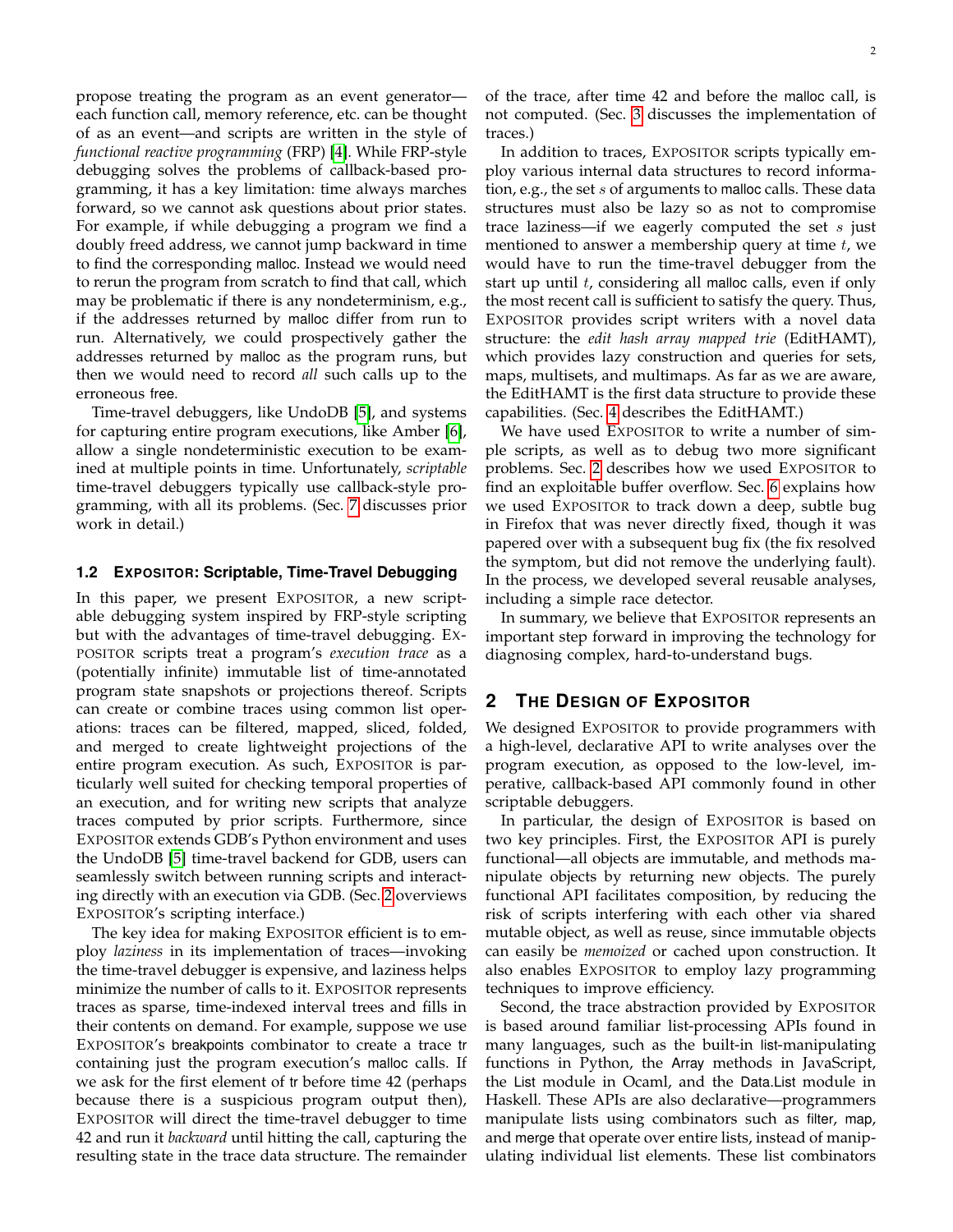|                     | $\frac{1}{1}$ class execution:   |                                                                                                |
|---------------------|----------------------------------|------------------------------------------------------------------------------------------------|
| $\sqrt{2}$          | # get snapshots                  |                                                                                                |
| 3                   | $get$ at(t):                     | snapshot at time t                                                                             |
| $\overline{4}$<br>5 | # derive traces                  |                                                                                                |
| 6                   | breakpoints(fn):                 | snapshot trace of breakpoints at func fn                                                       |
| $\overline{7}$      | syscalls(fn):                    | snapshot trace of breakpoints at syscall fn                                                    |
| 8                   | watchpoints $(x, rw)$ :          |                                                                                                |
| 9                   |                                  | snapshot trace of read/write watchpoints at var x                                              |
| 10                  | all_calls():                     | snapshot trace of all function entries                                                         |
| 11                  |                                  | all returns(): snapshot trace of all function exits                                            |
| 12<br>13            | # interactive control            |                                                                                                |
| 14                  | $cont()$ :                       | manually continue the execution                                                                |
| 15                  | get_time():                      | latest time of the execution                                                                   |
| 16                  |                                  |                                                                                                |
| 17                  | class trace:                     |                                                                                                |
| 18                  | # count/get items                |                                                                                                |
| 19                  | _len__():<br>__iter__():         | called by "len(trace)"                                                                         |
| 20<br>21            | get_at(t):                       | called by "for item in trace"<br><i>item at exactly time t</i>                                 |
| 22                  |                                  | get_after(t): next item after time t                                                           |
| 23                  | get_before(t):                   | previous item before time t                                                                    |
| 24                  |                                  |                                                                                                |
| 25                  |                                  | # create a new trace by filtering/mapping a trace                                              |
| 26                  | filter(p):                       | subtrace of items for which p returns true                                                     |
| 27<br>28            | $map(f)$ :<br>slice(t0, t1):     | new trace with f applied to all items<br>subtrace from time to to time t1                      |
| 29                  |                                  |                                                                                                |
| 30                  |                                  | # create a new trace by merging two traces                                                     |
| 31                  | merge(f, tr):                    | see Fig. 2a                                                                                    |
| 32                  | trailing_merge(f, tr):           | see Fig. 2b                                                                                    |
| 33                  |                                  | rev_trailing_merge(f, tr): see Fig. 2c                                                         |
| 34<br>35            |                                  | # create a new trace by computing over prefixes/suffixes                                       |
| 36                  | scan(f, acc):                    | see Fig. 2d                                                                                    |
| 37                  | rev_scan(f, acc):                | see Fig. 2e                                                                                    |
| 38                  | tscan(f, acc):                   | see Fig. 3a                                                                                    |
| 39                  | rev tscan(f, acc):               | see Fig. 3b                                                                                    |
| 40                  | <sup>41</sup> <b>class item:</b> |                                                                                                |
| 42                  | time:                            | <i>item's execution time</i>                                                                   |
| 43                  | value:                           | <i>item's contents</i>                                                                         |
| 44                  |                                  |                                                                                                |
|                     | 45 class snapshot:               |                                                                                                |
| 46                  | read $var(x)$ :                  |                                                                                                |
| 47                  | read retaddrs():                 | gdb value of variable x in current stack frame                                                 |
| 48<br>49            |                                  | gdb_values of return addresses on the stack                                                    |
| 50                  | backtrace():                     | print the stack backtrace                                                                      |
| 51                  |                                  | and other methods to access program state                                                      |
| 52                  |                                  |                                                                                                |
| 53                  | class gdb_value:                 |                                                                                                |
| 54                  | qetitem (x):                     |                                                                                                |
| 55                  | deref():                         | called by "gdb_value[x]" to access field/index x<br>dereference gdb_value (if it is a pointer) |
| 56<br>57            | addrof():                        | address of gdb_value (if it is an I-value)                                                     |
|                     |                                  |                                                                                                |

*<sup>58</sup> . . . and other methods to query properties of gdb value . . .*

<span id="page-2-0"></span>Fig. 1. EXPOSITOR's Python-based scripting API. The get X and len methods of execution and trace are eager, and the remaining methods of those classes return lazy values. Lazy values include trace, snapshot, and gdb\_value objects whose contents are computed only on demand and cached.

allow EXPOSITOR to compute individual list elements on-demand in any order, minimizing the number of calls to the time-travel debugger. Furthermore, they shield programmers from the low-level details of controlling the program execution and handling callbacks.

#### **2.1 API Overview**

Fig. [1](#page-2-0) lists the key classes and methods of EXPOSITOR's scripting interface, which is provided as a library inside UndoDB/GDB's Python environment.

2.1.0.1 The execution class and the the\_execution object: The entire execution of the program being debugged is represented by the execution class, of which there is a singleton instance named the execution. This class provides several methods for querying the exe-cution. The get\_at(t)<sup>[2](#page-2-1)</sup> method returns a snapshot object representing the program state at time t in the execution (we will describe snapshots in more detail later). Several methods create immutable, sparse projections of the execution, or traces, consisting of program state snapshots at points of interest: the breakpoints(fn) and syscalls(fn) methods return traces of snapshots at functions and system calls named fn, respectively; the watchpoints(x, rw) method returns a trace of snapshot when the memory location x is read or written; and the all calls and all returns methods return traces of snapshots at all function entries and exits, respectively.

For debugging interactive programs, the execution class provides two useful methods: cont resumes the execution of the program from when it was last stopped (e.g., immediately after EXPOSITOR is started, or when the program is interrupted by pressing  $\hat{C}$ ), and get\_time gets the latest time of the execution. If a program requires user input to trigger a bug, we often find it helpful to first interrupt the program and call get time to get a reference time, before resuming the execution using cont and providing the input trigger.

2.1.0.2 The trace class and the item class: As mentioned above, the trace class represents sparse projections of the execution at points of interest. These traces contain snapshots or other values, indexed by the relevant time in the execution. Initially, traces are created using the execution methods described above, and traces may be further derived from other traces.

The first five trace methods query items in traces. The tr. len () method is called by the Python built-in function len(tr), and returns the total number of items in the tr. The tr.  $iter_()$  method is called by Python's for x in tr loop, and returns a sequential Python iterator over all items in tr. The get at(t) method returns the item at time t in the trace, or None if there is no item at that time. Since traces are often very sparse, it can be difficult to find items using get\_at, so the trace class also provides two methods, get before(t) and get after(t), that return the first item found before or after time t, respectively, or

<span id="page-2-1"></span><sup>2.</sup> We use the convention of naming time variables as t, and trace variables as tr.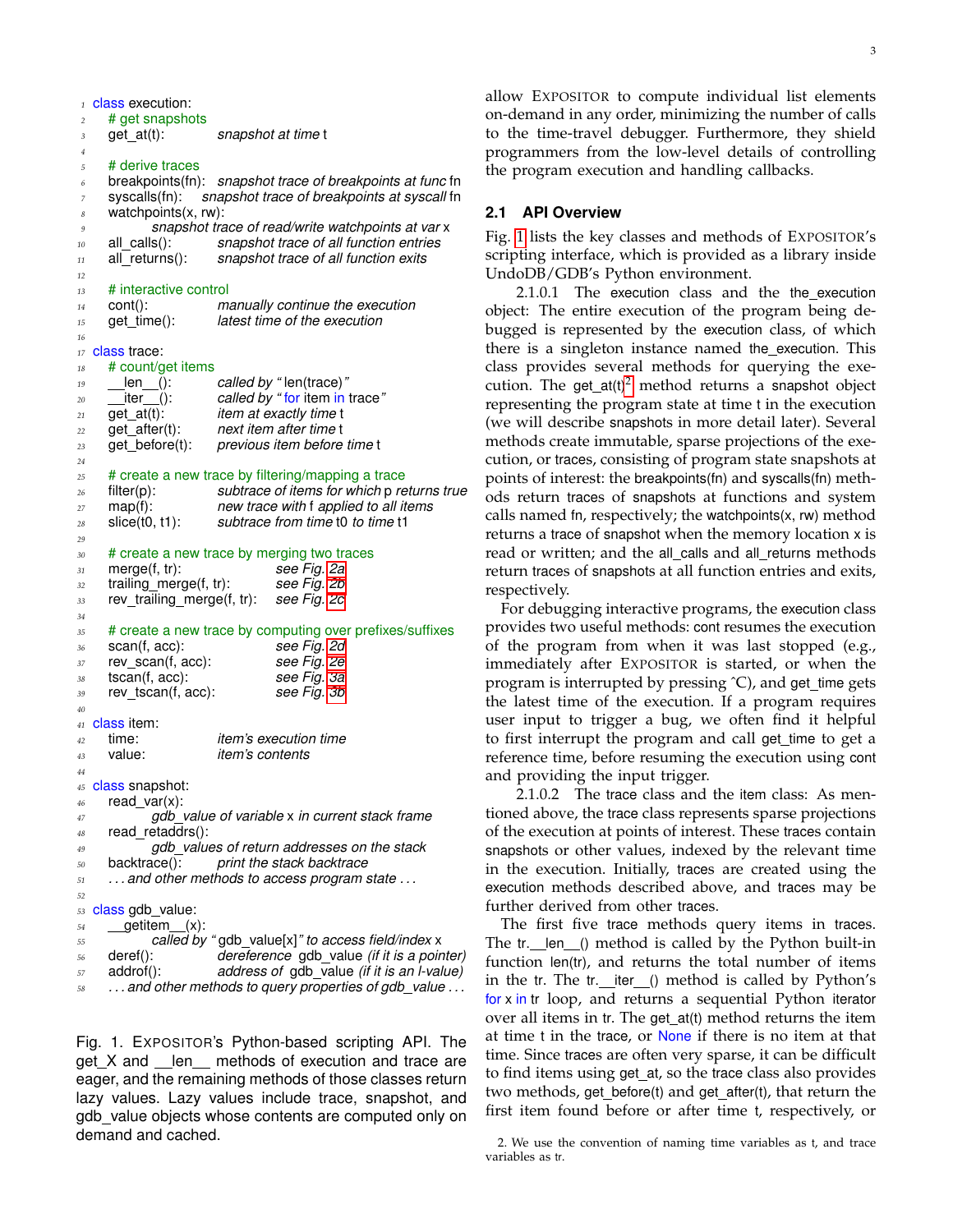None if no item can be found. The get\_at, get\_before, and get after methods return values that are wrapped in the item class, which associates values with a particular point in the execution.

The remaining methods create new traces from existing traces. The tr.filter(p) method creates a new trace consisting only of items from tr that match predicate p. The tr.map(f) method creates a new trace of items computed by calling function f on each item from tr, and is useful for extracting particular values of interest from snapshots. The tr.slice(t0, t1) method creates a new trace that includes only items from tr between times t0 and t1.

The trace class also provides several more complex methods to derive new traces. Three methods create new traces by merging traces. First, tr0.merge(f, tr1) creates a new trace containing the items from both tr0 and tr1, calling function f to combine any items from tr0 and tr1 that occur at the same time (Fig. [2a\)](#page-4-0). None can be passed for f if tr0 and tr1 contain items that can never coincide, e.g., if tr0 contains calls to foo and tr1 contains calls to bar, since f will never be called in this case. Next, tr0.trailing\_merge(f, tr1) creates a new trace by calling f to merge each item from tr0 with the immediately preceding item from tr1, or None if there is no preceding item (Fig. [2b\)](#page-4-1). Lastly, rev\_trailing\_merge is similar to trailing merge except that it merges with future items rather than past items (Fig. [2c\)](#page-4-2).

The remaining four methods create new traces by computing over prefixes or suffixes of an input trace. The scan method performs a fold- or reduce-like operation for every prefix of an input trace (Fig. [2d\)](#page-4-3). It is called as tr .scan(f, acc), where f is a binary function that takes an accumulator and an item as arguments, and acc is the initial accumulator. It returns a new trace containing the same number of items at the same times as in the input trace tr, where the *n*th output item  $out_n$  is recursively computed as:

$$
out_n = \begin{cases} in_n \bigoplus out_{n-1} & \text{if } n > 0 \\ in_n \bigoplus acc & \text{if } n = 0 \end{cases}
$$

where f is written infix as  $\circled{f}$ . The rev\_scan method is similar, but deriving a trace based on future items rather than past items (Fig. [2e\)](#page-4-4). rev\_scan computes the output item  $out_n$  as follows:

$$
out_n = \begin{cases} in_n \oplus out_{n+1} & \text{if } 0 \le n < length - 1 \\ in_n \oplus acc & \text{if } n = length - 1 \end{cases}
$$

Lastly, tscan and rev\_tscan are variants of scan and rev\_scan, respectively, that take an associative binary function but no accumulator, and can sometimes be more efficient. These two methods are described in Sec. [3.2.](#page-7-0)

2.1.0.3 The snapshot class and the gdb\_value class: The snapshot class represents a program state at a particular point in time and provides methods for accessing that state, e.g.,  $read\_var(x)$  returns the value of a variable named x in the current stack frame, read retaddrs returns the list of return addresses on the stack, backtrace prints the stack backtrace, and so on.

The gdb value class represents values in the program being debugged at a particular point in time, and provides methods for querying those values. For example,  $v.$  getitem  $(x)$  is called by the Python indexing operator v[x] to access struct fields or array elements, deref dereferences pointer values, addrof returns the address of an l-value, and so forth. These gdb\_value objects are automatically coerced to the appropriate Python types when they are compared against built-in Python values such as ints, for example; it is also sometimes useful to manually coerce gdb\_value objects to specific Python types, e.g., to treat a pointer value as a Python int.

Both the snapshot and gdb\_value classes are thin wrappers around GDB's Python API and UndoDB. When a method of a snapshot or gdb value object is called, it first directs UndoDB to jump to the point in time in the program execution that is associated with the object. Then, it calls the corresponding GDB API, wrapping the return value in snapshot and gdb\_value as necessary. In general, the semantics of snapshot and gdb\_value follows GDB, e.g., the EXPOSITOR's notion of stack frames is based on GDB's notion of stack frames. We also provide several methods, such as read retaddrs, that return the result of several GDB API calls in a more convenient form. Additionally, all of GDB's Python API is available and may be used from within EXPOSITOR.

Given a debugging hypothesis, we use the EXPOSITOR interface to apply the following recipe. First, we call methods on the execution to derive one or more traces that contain events relevant to the hypothesis; such events could be function calls, breakpoints, system calls, etc. Next, we combine these traces as appropriate, applying trace methods such as filter, map, merge, and scan to derive traces of properties predicted by our hypothesis. Finally, we query the traces using methods such as get\_before and get\_after to find evidence of properties that would confirm or refute our hypothesis.

## <span id="page-3-0"></span>**2.2 Warm-up Example: Examining foo Calls in EX-POSITOR**

To begin with a simple example, let us consider the task of counting the number of calls to a function foo, to test a hypothesis that an algorithm is running for an incorrect number of iterations, for example. Counting foo calls takes just two lines of code in EXPOSITOR. We first use the breakpoints method of the\_execution to create the foo trace:

```
59 foo = the_execution.breakpoints("foo")
```
This gives us a trace containing all calls to foo. We can then count the calls to foo using the Python len function, and print it:

*<sup>60</sup>* print len(foo)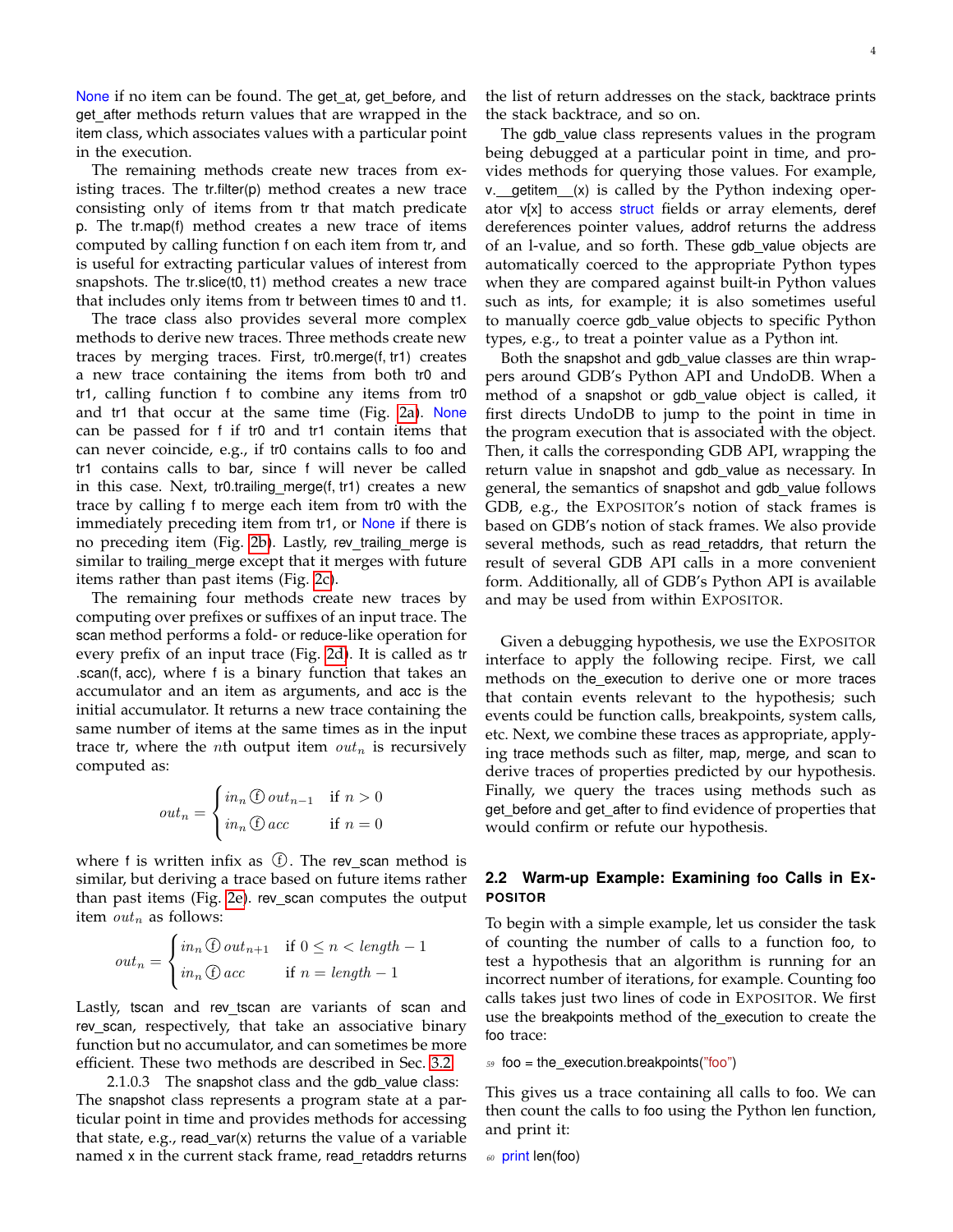<span id="page-4-0"></span>

<span id="page-4-1"></span>Fig. 2. Illustration of complex trace operations.

Later, we may want to count only calls to foo(x) where  $x == 0$ , perhaps because we suspect that only these calls are buggy. We can achieve this using the filter method on the foo trace created above:

#### $61$  foo  $0 =$  foo.filter(lambda snap: snap.read\_var("x") == 0)

Here, we call filter with a predicate function that takes a snapshot object (at calls to foo), reads the variable named  $x$ , and returns whether  $x == 0$ . The resulting trace contains only calls to foo $(0)$ , which we assign to foo $_0$ . We can then count foo\_0 as before:

62 print len(foo\_0)

After more investigation, we may decide to examine calls to both foo(0) and foo(1), e.g., to understand the interaction between them. We can create a new trace of foo(1) calls, and merge it with foo(0):

 $63$  foo<sup>1</sup> = foo.filter(lambda snap: snap.read\_var("x") == 1)  $64$  foo\_01 = foo\_0.merge(None, foo\_1)

We define foo $_1$  just like foo $_0$  but with a different predicate. Then, we use the merge method to merge foo\_0 and foo\_1 into a single trace foo\_01 containing calls to both foo(0) and foo(1), passing None for the merging function as foo(0) and foo(1) can never coincide. Note that we are able to reuse the foo and foo\_0 traces in a straightforward manner; under the hood, EXPOSITOR will also have cached the computation of foo and foo 0 from the earlier and reuse them here.

Finally, we may want to take a closer look at the very first call to either foo(0) or foo(1), which we can do using the get\_after method:

 $65$  first foo  $01 =$  foo  $01.get$  after(0)

We call get\_after on foo\_01 to find the first item after time 0, i.e., the beginning of the execution, that contains the snapshot of a foo(0) or foo(1) call.

In this example, observe how we began with a simple debugging task that counts all calls to foo in a trace to answer our initial hypothesis, then gradually create more traces or combined existing ones and queried them as our hypothesis evolves. EXPOSITOR is particularly suited for such incremental, interactive style of debugging.

#### <span id="page-4-20"></span>*2.2.1 Comparison to GDB's Python API*

In contrast to EXPOSITOR, it takes 16 lines of code to count foo calls using GDB's standard Python API, as shown below:

<span id="page-4-5"></span><span id="page-4-4"></span><span id="page-4-3"></span><span id="page-4-2"></span> $66$  count = 0; more =  $True$ 

- <span id="page-4-6"></span> $67$  foo = gdb.Breakpoint( $\sqrt[7]{100}$ )
- <span id="page-4-7"></span>*<sup>68</sup>* def stop handler(evt):
- <span id="page-4-9"></span>*<sup>69</sup>* if isinstance(evt, gdb.BreakpointEvent) \
- <span id="page-4-10"></span>*<sup>70</sup>* and foo in evt.breakpoints:
- <span id="page-4-8"></span> $71$  global count; count  $+= 1$
- <span id="page-4-11"></span>*<sup>72</sup>* def exit handler(evt):
- <span id="page-4-12"></span>*<sup>73</sup>* global more; more = False
- <span id="page-4-13"></span>*<sup>74</sup>* gdb.events.stop.connect(stop handler)
- <span id="page-4-14"></span>75 gdb.events.exited.connect(exit\_handler)
- <span id="page-4-15"></span>*<sup>76</sup>* gdb.execute("start")
- <span id="page-4-16"></span>*<sup>77</sup>* while more:
- <span id="page-4-17"></span>*<sup>78</sup>* gdb.execute("continue")
- <span id="page-4-18"></span>*<sup>79</sup>* gdb.events.exited.disconnect(exit handler)
- *<sup>80</sup>* gdb.events.stop.disconnect(stop handler)

```
81 foo.delete()
```
On line [66,](#page-4-5) we first initialize two variables, count and more, that will be used to track of the number of calls to foo and to track if the execution has ended respectively. Then, on line [67,](#page-4-6) we create a breakpoint at the call to foo. Next, we create a callback function named stop handler on lines [68](#page-4-7)[–71](#page-4-8) to handle breakpoint events. In this function, we first check on lines [69](#page-4-9)[–70](#page-4-10) to see if the breakpoint triggered is the one that we have set, and if so, we increment count on line [71.](#page-4-8) We also create a callback function named exit handler on lines [72–](#page-4-11)[73](#page-4-12) to handle stop events which are fired when the program execution ends. This function simply resets the more flag when called.

After that, we register stop\_handler and exit\_handler with GDB on lines [74–](#page-4-13)[75,](#page-4-14) and start the program execution on line [76.](#page-4-15) GDB will run the program until it hits a breakpoint or the end of the execution is reached, calling stop handler in the former case, or exit handler in the latter case. Then, we enter a loop on lines [77–](#page-4-16)[78](#page-4-17) that causes GDB to continue running the program until more is False, i.e., the program has exited. Once that happens, we deregister the event handlers from GDB and delete the breakpoint on lines [79–](#page-4-18)[81,](#page-4-19) cleaning up after ourselves to ensure that the callbacks and breakpoint will not be unintentionally triggered by other scripts.

It also takes more work to refine this GDB script to answer other questions about foo, compared to EXPOSITOR traces. For example, to count calls to foo(0), we would have to modify the GDB script to add the  $x == 0$  predicate and rerun it, instead of simply calling filter on the foo trace. As another example, if we were given two different scripts, one that counts foo(0) and another that counts foo(1), if would be difficult to combine those scripts as they each contain their own driver loops and shared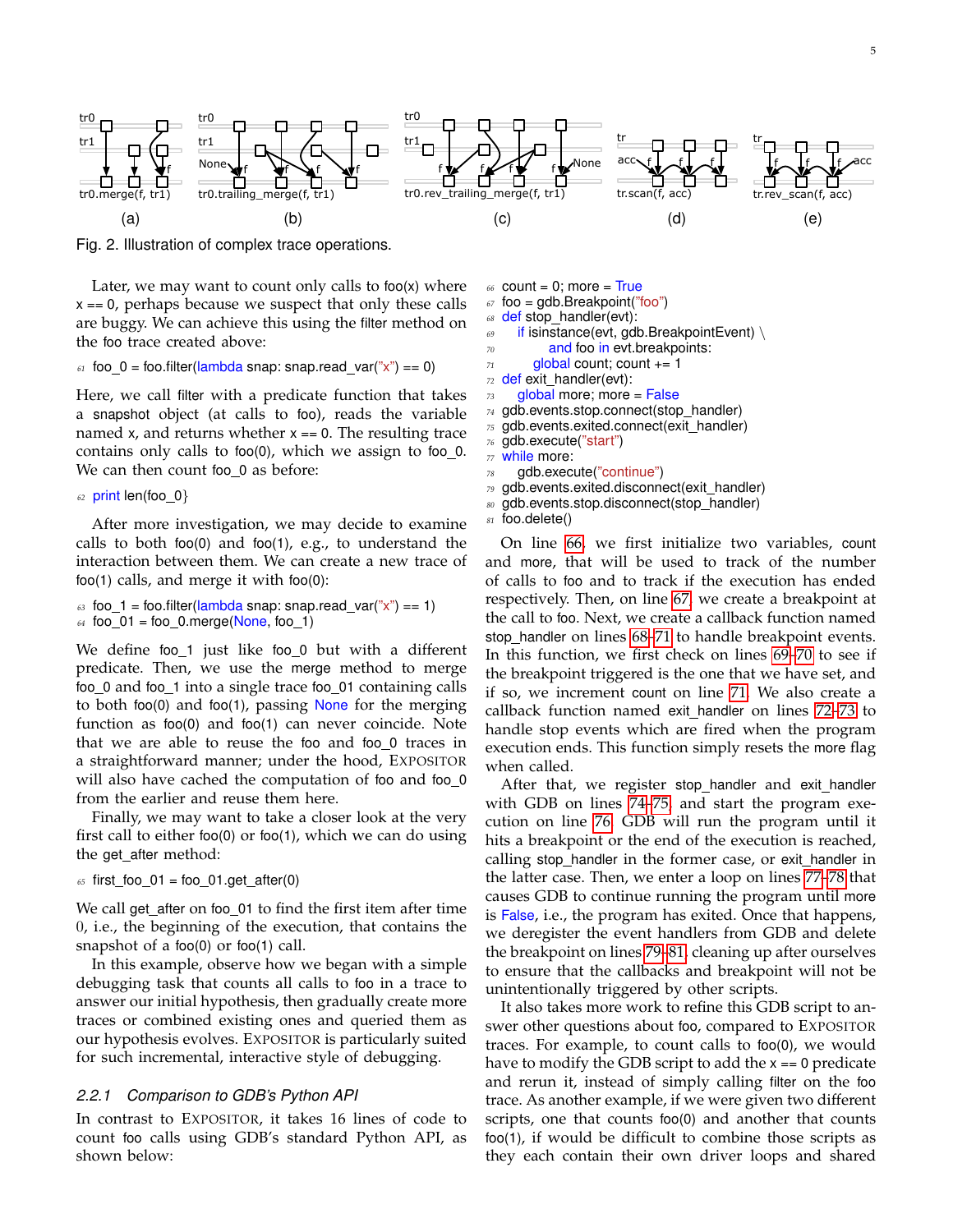variables; it would be easier to just modify one of those script than to attempt to reuse both. In contrast, it took us one line to use the merge method to combine the foo\_0 and foo\_1 traces. Finally, note that EXPOSITOR caches and reuses trace computation automatically, whereas we would need some foresight to add caching to the GDB script in a way that can be reused by other scripts.

## <span id="page-5-1"></span>**2.3 Example: Reverse Engineering a Stack-Smashing Attack**

We now illustrate the use of EXPOSITOR with a more sophisticated example: reverse engineering a stacksmashing attack, in which malware overflows a stack buffer in the target program to overwrite a return address on the stack, thereby gaining control of the program counter [\[7\]](#page-24-6).

We develop a reusable script that can detect when the stack has been smashed in any program, which will help pinpoint the attack vector. Our script maintains a *shadow stack* of return addresses and uses it to check that only the top of the stack is modified between function calls or returns; any violation of this property indicates the stack has been smashed.

We begin by using the all\_calls and all\_returns methods on the execution to create traces of just the snapshots at function calls and returns, respectively:

```
82 calls = the_execution.all_calls()
83 rets = the execution.all returns()
```
Next, we use merge to combine these into a single trace, passing None for the merging function as function calls and returns can never coincide. We will use this new trace to compare consecutive calls or returns:

```
84 calls rets = calls.merge(None, rets)
```
Now, we map over call\_returns to apply the read\_retaddrs method, returning the list of return addresses on the call stack. This creates a trace of shadow stacks at every call and return:

```
85 shadow stacks = calls rets.map(
86 lambda s: map(int, s.read retaddrs()))
```
We also use map to coerce the return addresses to Python ints.

Then we need to check that, between function calls and returns, the actual call stack matches the shadow stack except for the topmost frame (one return address may be added or removed). We use the following function:

```
87 def find corrupted(ss, opt shadow):
88 if opt shadow.force() is not None:
89 for x, y in zip(ss.read_retaddrs(), opt_shadow.force()):
90 if int(x) != y:
91 return x # l-value of return address on stack
92 return None
```
Here, find corrupted takes as arguments a snapshot ss and its immediately preceding shadow stack opt\_shadow; the opt prefix indicates that there may not be a prior

shadow stack (if ss is at the first function call), and we need to call the force method on opt\_shadow to retrieve its value (we will explain the significance of this in Sec. [3\)](#page-6-0). If there is a prior shadow stack, we compare every return address in ss against the shadow stack and return the first location that differs, or None if there are no corrupted addresses. (The zip function creates a list of pairs of the respective elements of the two input lists, up to the length of the shorter list.)

Finally, we generate a trace of corrupted memory locations using the trailing merge method, calling find corrupted to merge each function call and return from call rets with the immediately preceding shadow stack in shadow\_stacks. We filter None out of the result:

```
93 corrupted addrs = calls rets \setminus
```

```
94 .trailing_merge(find_corrupted, shadow_stacks) \
```

```
95 .filter(lambda x: x is not None)
```
The resulting trace contains exactly the locations of corrupted return addresses at the point they are first evident in the trace.

## <span id="page-5-2"></span>**2.4 Mini Case Study: Running EXPOSITOR on** tinyhttpd

We used the script just developed on a version of tinyhttpd [\[8\]](#page-24-7) that we had previously modified to include a buffer overflow bug. We created this version of tinyhttpd as an exercise for a security class in which students develop exploits of the vulnerability.

As malware, we deployed an exploit that uses a return-to-libc attack [\[9\]](#page-24-8) against tinyhttpd. The attack causes tinyhttpd to print "Now I pwn your computer" to the terminal and then resume normal operation. Finding buffer overflows using standard techniques can be challenging, since there can be a delay from the exploit overflowing the buffer to the payload taking effect, during which the exploited call stack may be erased by normal program execution. The payload may also erase evidence of itself from the stack before producing a symptom.

To use EXPOSITOR, we call the expositor launcher with tinyhttpd as its argument, which will start a GDB session with EXPOSITOR's library loaded, and then enter the Python interactive prompt from GDB:<sup>[3](#page-5-0)</sup>

*<sup>96</sup>* % expositor tinyhttpd

```
97 (expositor) python-interactive
```
Then, we start running tinyhttpd:

- *<sup>98</sup>* ≫ the execution.cont() # start running
- *<sup>99</sup> httpd running on port 47055*

When tinyhttpd launches, it prints out the port number on which it accepts client connections. On a different terminal, we run the exploit with this port number:

```
100 % ./exploit.py 47055
```

```
101 Trying port 47055
```

```
102 pwning...
```
<span id="page-5-0"></span>3. GDB contains an existing python command that is not interactive; python-interactive is a new command that we have submitted to GDB, and is available as of GDB 7.6.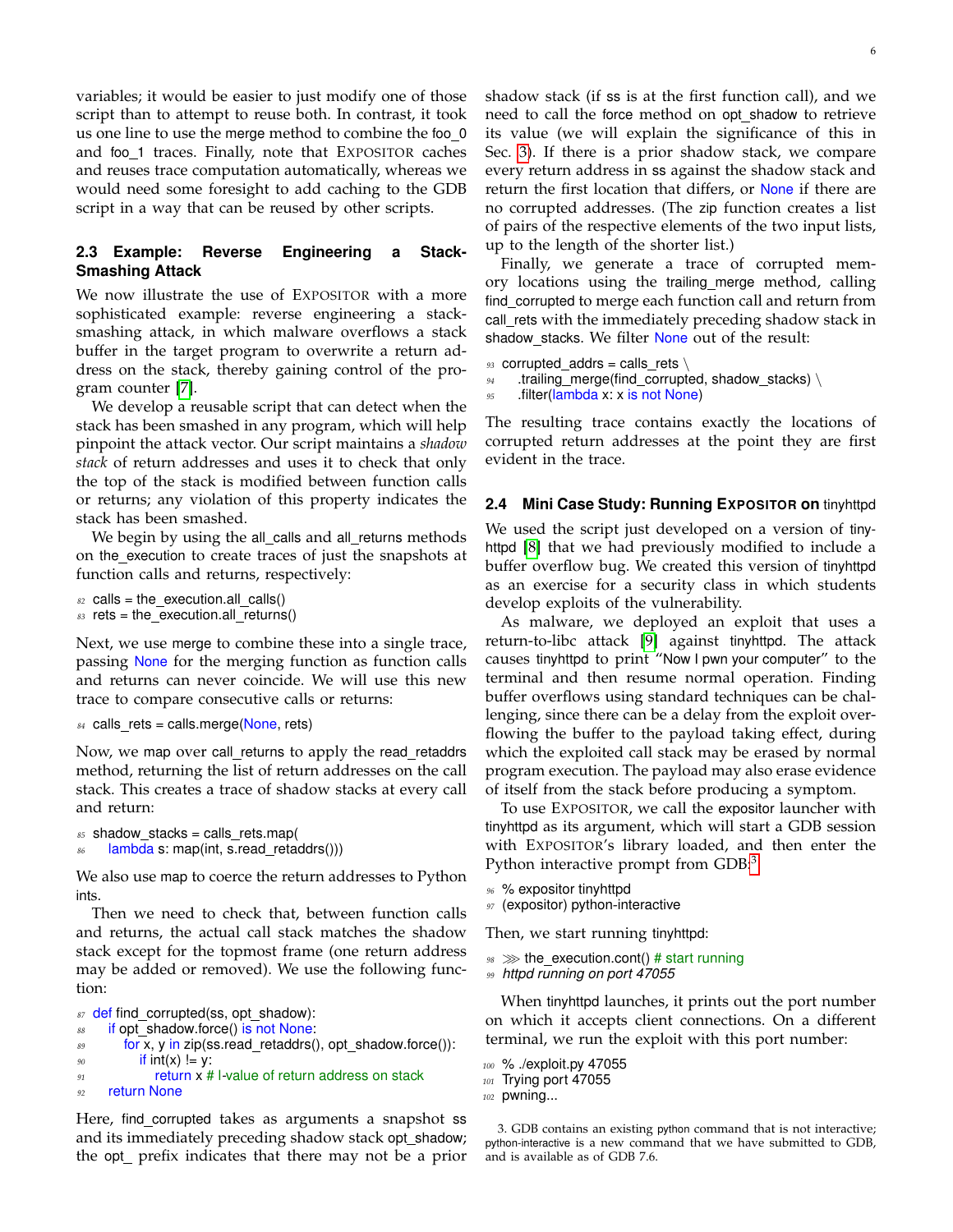At this point, tinyhttpd prints the exploit message, so we interrupt the debugger and use EXPOSITOR to find the stack corruption, starting from the time when we interrupted it:

```
103 Now I pwn your computer
104 ˆC
105 Program received signal SIGINT, Interrupt
_{106} \gg corrupted_addrs = stack_corruption()
107 # function containing Sec. 2.3 code
108 \gg \text{time} = \text{the execution.get time}()109 >>>>>> last corrupt = corrupted addrs.get before(time)
```
<span id="page-6-2"></span>Items in a trace are indexed by time, so the get before method call above tells EXPOSITOR to start computing corrupted addrs from the interrupted time backward and find the first function call or return when the stack corruption is detected. We can print the results:

```
110 ≫ print time
```

```
111 56686.8
```

```
112 ≫ print last_corrupt
```

```
113 Item(56449.2, address)
```
This shows that the interrupt occurred at time 56686.8, and the corrupted stack was first detected at a function call or return at time 56449.2. We can then find and print the snapshot that corrupted the return address with:

```
114 \gg bad writes = the execution \
```
115 .watchpoints(last\_corrupt.value, rw=WRITE)

```
116 >>>>> last_bad_write = bad_writes.get_before(last_corrupt.time)
```

```
117 ≫ print last_bad_write
```
*<sup>118</sup>* Item(56436.0, *snapshot*)

We find that the first write that corrupted the return address occurred at time 56436.0. We can then inspect the snapshot via last bad write.value. In this case, the backtrace of the very first snapshot identifies the exact line of code in tinyhttpd that causes the stack corruption a socket recv with an out-of-bounds pointer. Notice that to find the bug, EXPOSITOR only inspected from time 56686.8 to time 56436.0. Moreover, had last corrupt not explained the bug, we would then call corrupted addrs .get before(last corrupt.time) to find the prior corruption event, inspecting only as much of the execution as needed to track down the bug.

This mini case study also demonstrates that, for some debugging tasks, it can be much faster to search backward in time. It takes only 1 second for corrupted\_addrs .get before(time) to return; whereas if we had instead searched forward from the beginning (e.g., simulating a debugger without time-travel):

#### $119$  first\_corrupted = corrupted\_addrs.get\_after(0)

it takes 4 seconds for the answer to be computed. Using EXPOSITOR, users can write scripts that search forward or backward in time, as optimal for the task.

# <span id="page-6-0"></span>**3 LAZY TRACES IN EXPOSITOR**

As just discussed, EXPOSITOR allows users to treat traces as if they were lists of snapshots. However, for many applications it would be impractical to eagerly record and analyze full program snapshots at every program point. Instead, EXPOSITOR uses the underlying timetravel debugger, UndoDB, to construct snapshots on demand and to discard them when they are no longer used (since it is expensive to keep too many snapshots in memory at once). Thus the major challenge is to minimize the demand for snapshots, which EXPOSITOR accomplishes by constructing and manipulating traces *lazily*.

More precisely, all of the trace generators and combinators, including execution.all\_calls, trace.map, trace.merge, etc., return immediately without invoking UndoDB. It is only when final values are demanded, with execution .get\_at, trace.get\_at, trace.get\_after, or trace.get\_before, that EXPOSITOR queries the actual program execution, and it does so only as much as is needed to acquire the result. For example, the construction of corrupted addrs in Sec. [2.4,](#page-5-2) line [106](#page-6-1) induces *no* time travel on the underlying program—it is not until the call to corrupted addrs .get before(time) in Sec. [2.4,](#page-5-2) line [109](#page-6-2) that EXPOSITOR uses the debugger to acquire the final result.

To achieve this design, EXPOSITOR uses a lazy, interval-tree-like data structure to implement traces. More precisely, a trace is a binary tree whose nodes are annotated with the (closed) lower-bound and (open) upper-bound of the time intervals they span, and leaf nodes either contain a value or are empty. The initial tree for a trace contains no elements (only its definition), and EXPOSITOR materializes tree nodes as needed.

As a concrete example, the following trace constructs the tree shown on the right, with a single lazy root node spanning the interval  $[0, \infty)$ , which we draw as a dotted box and arrow.

*<sup>120</sup>* foo = the execution.breakpoints("foo")

```
^0 \mathbb{Q}^1 ^\infty
```
Now suppose we call foo.get before(100). EXPOSITOR sees that the query is looking for the last call to foo before time 100, so it will ask UndoDB to jump to time 100 and then run backward until hitting such a call. Let us suppose the call is at time 50, and the next instruction after that call is at time 50.1. Then EXPOSITOR will expand the root node shown above to the following tree:



Here the trace has been subdivided into four intervals: The intervals [0, 50) and [100,  $\infty$ ) are lazy nodes with no further information, as EXPOSITOR did not look at those portions of the execution. The interval [50, 50.1) contains the discovered call, and the interval  $[50.1, 100)$  is fully resolved and contains no calls to foo. Notice that if we ask the same query again, EXPOSITOR can traverse the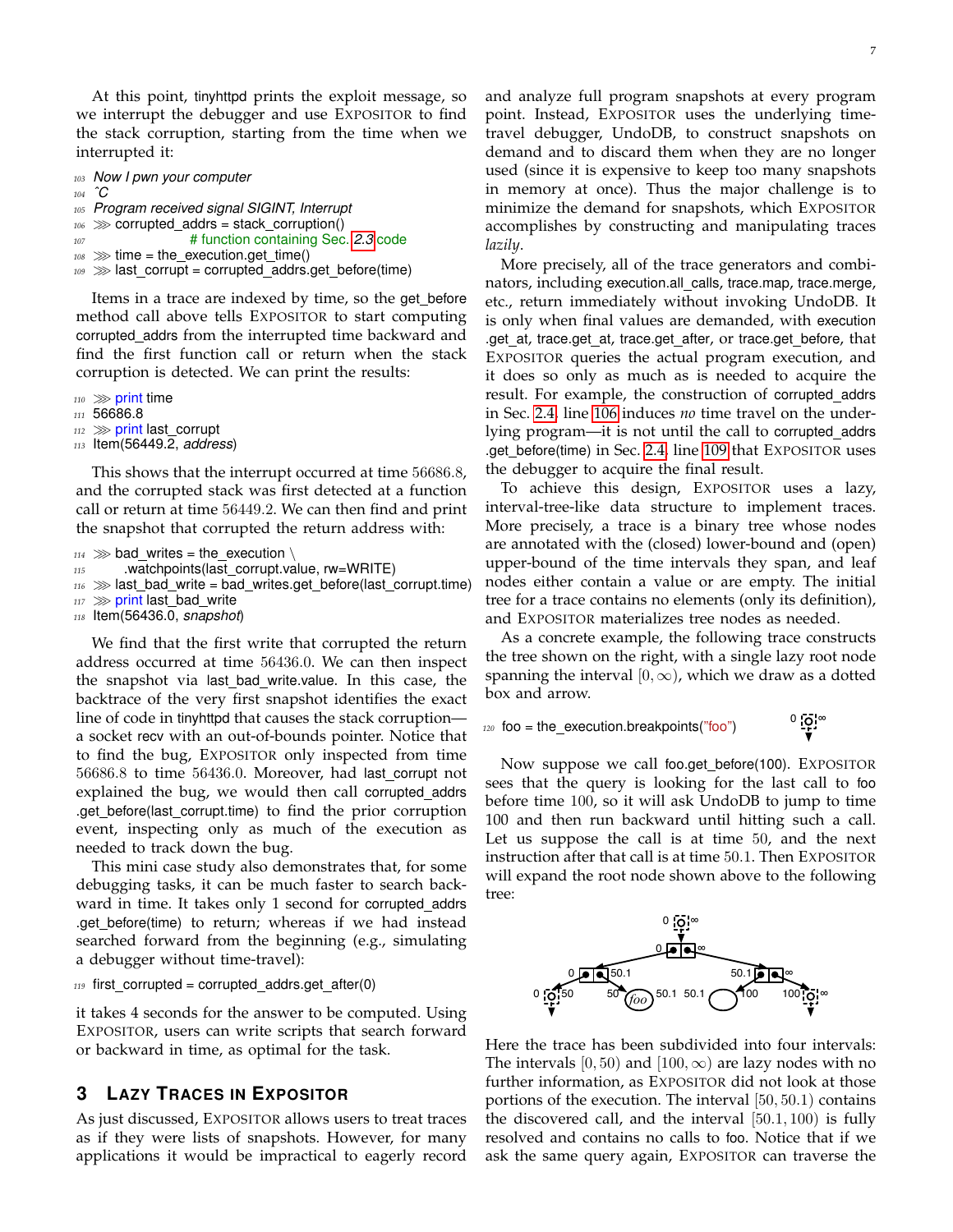interval tree above to respond without needing to query UndoDB.

Likewise, calling  $get_at(t)$  or  $get_atter(t)$  either returns immediately (if the result has already been computed) or causes UndoDB to jump to time t (and, for get\_after(t), to then execute forward). These methods may return None, e.g., if a call to foo did not occur before/after/at time t.

As our micro-benchmarks in Sec. [5](#page-17-0) will show, if we request about 10–40% of the items in a trace, computing traces lazily takes less time than computing eagerly, depending on the query pattern as well as the kind of computations done. This makes lazy traces ideal for debugging tasks where we expect programmers to begin with some clues about the location of the bug. For example, we start looking for stack corruption from the end of the execution in Sec. [2.4,](#page-5-2) line [109,](#page-6-2) because stack corruptions typically occur near the end of the execution.

#### **3.1 Lazy Trace Operations**

We implement filter and map lazily on top of the interval tree data structure. For a call  $tr1 = tr0$  map(f), we initially construct an empty interval tree, and when values are demanded in tr1 (by get X calls), EXPOSITOR conceptually calls tr0.get\_X, applies f to the result, and caches the result for future use. Calls to tr0.filter(p) are handled similarly, constructing a lazy tree that, when demanded, repeatedly gets values from tr0 until p is satisfied. Note that for efficiency, EXPOSITOR's does not actually call get X on the root node of tr0; instead, it directly traverses the subtree of tr0 corresponding to the uninitialized subtree of the derived trace.

The implementation of tr0.merge(f, tr1) also calls get\_X on tr1 as required. For a call tr.slice(t0, t1) EXPOSITOR creates an interval tree that delegates get\_X calls to tr, asking for items from time t0 to time t1, and returns None for items that fall outside that interval.

For the last four operations, [rev\_]trailing\_merge and [rev ]scan, EXPOSITOR employs additional laziness in the helper function argument f. To illustrate, consider a call to tr.scan(f, acc). Here, EXPOSITOR passes the accumulator to f wrapped in an instance of class lazy, defined as follows:

|     | 121 <b>class lazy:</b> |                                                   |
|-----|------------------------|---------------------------------------------------|
| 122 | force():               | return the actual value                           |
| 123 |                        | is forced(): return whether force has been called |

The force method, when first called, will compute the actual value and cache it; the cached value is returned in subsequent calls. Thus, f can force the accumulator as needed, and if it is not forced, it will not be computed.

To see the benefit, consider the following example, which uses scan to derive a new trace in which each item is a count of the number of consecutive calls to foo with nonzero arguments, resetting the count when foo is called with zero:

```
126 if snapshot.read_var("x") != 0:
```

```
127 return lazy_acc.force() + 1
128 else:
129 return 0
```
130 nonzero\_foo = foo.scan(count\_nonzero\_foo, 0)

Notice that if lazy acc were not lazy, EXPOSITOR would have to compute its value before calling count nonzero foo. By the definition of scan (Fig. [2d\)](#page-4-3), this means that it must recursively call count\_nonzero\_foo to compute all prior output items before computing the current item, even if it is unnecessary to do so, e.g., if we had called nonzero foo.get before(t), and the call to foo just before time t had argument x=0. Thus, a lazy accumulator avoids this unnecessary work. EXPOSITOR uses a lazy accumulator in rev scan for the same reason.

Likewise, observe that in tr0.trailing merge(f, tr1), for a particular item in tr0 the function f may not need to look in tr1 to determine its result; thus, EXPOSITOR wraps the tr1 argument to f in an instance of class lazy. The implementation of rev\_trailing\_merge similarly passes lazy items from tr1 to f. Note that there is no such laziness in the regular merge operation. The reason is that in tr0.merge(f, tr1), the items from tr0 and tr1 that are combined with f occur at the same time. Thus, making f's arguments lazy would not reduce demands on the underlying time-travel debugger.

#### <span id="page-7-0"></span>**3.2 Tree Scan**

Finally, EXPOSITOR provides another list combinator, *tree-scan*, which is a lazier variant of scan that is sometimes more efficient. The tscan method computes an output for every prefix of an input trace by applying an associative binary function in a tree-like fashion (Fig. [3a\)](#page-8-1). It is invoked with tr.tscan(f), where f must be an associative function that is lazy and optional in its left argument and lazy in its right argument. The tscan method generates an output trace of the same length as the input trace, where the *n*th output  $out_n$  is defined as:

$$
out_n = in_0 \oplus in_1 \oplus \cdots \oplus in_n
$$

where f is written infix as  $\oplus$ . Notice that there is no accumulator, and EXPOSITOR can apply f in any order, since it is associative. When a value at time t is demanded from the output trace, EXPOSITOR first demands the item  $in_n$  at that time in the input trace (if no such item exists, then there is no item at that time in the output trace). Then EXPOSITOR walks down the interval tree structure of the input trace, calling f (only if demanded) on each internal tree node's children to compute  $out_n$ . Since the interval tree for the input trace is computed lazily, f may sometimes be called with None as a left argument, for the case when f forces an interval that turns out to contain no values; thus for correctness, we also require that f treats None as a left identity. (The right argument corresponds to  $in_n$  and so will never be None.)

Because both arguments of f are lazy, EXPOSITOR avoids computing either argument unnecessarily. The

 $124$  foo = execution.breakpoints("foo") # void foo(int x)

*<sup>125</sup>* def count nonzero foo(lazy acc, snapshot):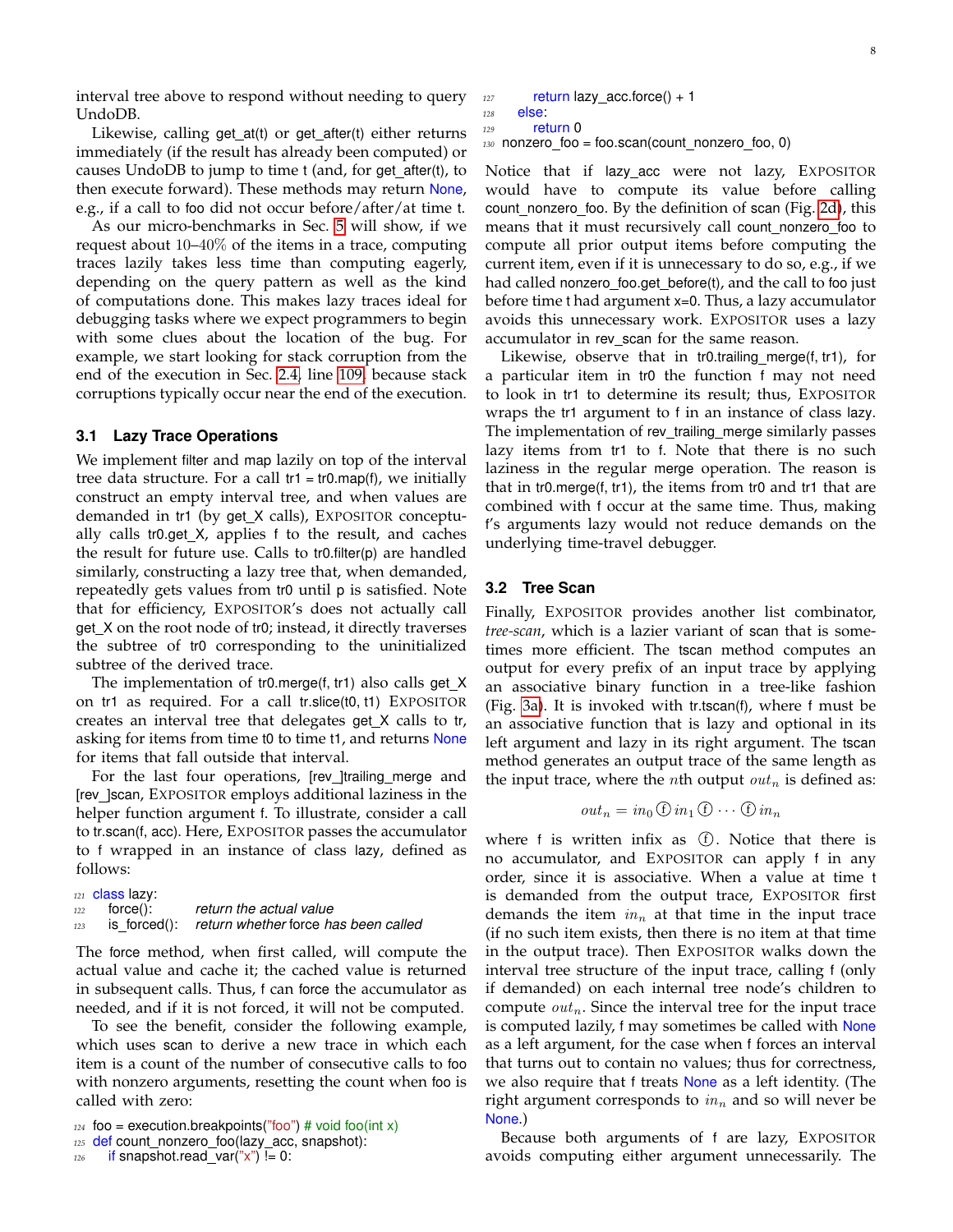<span id="page-8-2"></span>

<span id="page-8-1"></span>Fig. 3. Illustration of tree-scan operations.

is forced method of the lazy class is particularly useful for tscan, as it allows us to determine if either argument has been forced, and if so, evaluate the forced argument first. For example, we can check if a trace contains a true value as follows:

```
131 def has_true(lazyleft, lazyright):
132 return lazyleft.is_forced() and lazyleft.force() \
133 or lazyright.is_forced() and lazyright.force() \
134 or lazyleft.force() or lazyright.force()
135 has true trace = some trace.tscan(has true)
136 last_has_true = has_true_trace.get_before("inf")
```
The best case for this example occurs if either lazyleft or lazyright have been forced by a prior query, in which case either the first clause (line [132\)](#page-8-3) or second clause (line [133\)](#page-8-4) will be true and the unforced argument need not be computed due to short-circuiting.

EXPOSITOR's rev tscan derives a new trace based on future items instead of past items (Fig. [3b\)](#page-8-2), computing output item  $out_n$  as:

$$
out_n = in_n \oplus in_{n+1} \oplus \cdots \oplus in_{length-1}
$$

Here, the right argument to f is optional, rather than the left.

## <span id="page-8-0"></span>**4 THE EDIT HASH ARRAY MAPPED TRIE**

Many of the EXPOSITOR scripts we have written use sets or maps to record information about the program execution. For example, in Sec. [1,](#page-0-1) we suggested the use of a shadow set to debug the implementation of a custom set data structure. Unfortunately, a typical eager implementation of sets or maps could demand all items in the traces, defeating the intention of EXPOSITOR's lazy trace data structure. To demonstrate this issue, consider the following code, which uses Python's standard (nonlazy) set class to collect all arguments in calls to a function foo:

```
137 foos = the execution.breakpoints("foo") # void foo(int arg)
138 def collect_foo_args(lazy_acc, snap):
139 return lazy_acc.force().union(
140 set([ int(snap.read var("arg")) ]))
141 foo args = foos.scan(collect_foo_args, set())
```
Notice that we must force lazy acc to call the union method which will create a deep copy of the updated set (lines [139](#page-8-5)[–140\)](#page-8-6). Unfortunately, forcing lazy acc causes *<sup>142</sup>* class edithamt:

| 143        | # lookup methods                                          |
|------------|-----------------------------------------------------------|
| 144        | contains(k):                                              |
| 145        | Return if key k exists                                    |
| 146        | $find(k)$ :                                               |
| 147        | Return the latest value for k or None if not found        |
| 148        | find $multi(k)$ :                                         |
| 149        | Return an iterator of all values bound to k               |
| 150        |                                                           |
| 151        | # static factory methods to create new EditHAMTs          |
| 152        | empty():                                                  |
| 153        | Create an empty EditHAMT                                  |
| 154        | add(lazy eh, k):<br>Add binding of k to itself to lazy eh |
| 155        | addkeyvalue(lazy eh, k, v):                               |
| 156<br>157 | Add binding of k to v to lazy eh                          |
| 158        | remove(lazy eh, k):                                       |
| 159        | Remove all bindings of k from lazy eh                     |
| 160        | removeone(lazy eh, k):                                    |
| 161        | Remove the latest binding of k to any value from lazy eh  |
| 162        | removekeyvalue(lazy eh, k, v):                            |
| 163        | Remove the latest binding of k to y from lazy eh          |
| 164        | concat(lazy eh1, lazy eh2):                               |
| 165        | Concatenate lazy_eh2 edit history to lazy_eh1             |
|            |                                                           |

<span id="page-8-7"></span>Fig. 4. The EditHAMT API.

the immediately preceding set to be computed by recursively calling collect foo args. As a result, we must compute all preceding sets in the trace even if a particular query could be answered without doing so.

To address these problems, we developed the *edit hash array mapped trie* (EditHAMT), a new set, map, multiset, and multimap data structure that supports lazy construction and queries. The EditHAMT complements the trace data structure; as we will explain, and our microbenchmark in Sec. [5.4](#page-19-0) will show, the EditHAMT can be used in traces without compromising trace laziness, unlike eager sets or maps.

#### <span id="page-8-8"></span>**4.1 EditHAMT API**

From the user's perspective, the EditHAMT is an immutable data structure that maintains the entire history of edit operations for each EditHAMT. Fig. [4](#page-8-7) shows the EditHAMT API. The edithamt class includes contains(k) to determine if key k exists, and find(k) to look up the latest value mapped to key k. It also includes the find multi(k) method to look up all values mapped to key k, returned as a Python iterator that incrementally looks up each mapped value. EditHAMT operations are implemented as static factory methods that create new EditHAMTs. Calling edithamt.empty() creates a new, empty EditHAMT. Calling edithamt.add(lazy\_eh, k) creates a new EditHAMT by adding to lazy eh, the prior EditHAMT, a binding from key k to itself (treating the EditHAMT as a set or multiset). Similarly, edithamt.addkeyvalue(lazy\_eh, k, v) creates a new EditHAMT by adding to lazy\_eh a binding from key k value v (treating the EditHAMT as a map or multimap). Conversely, calling edithamt .remove(lazy eh, k) creates a new EditHAMT by removing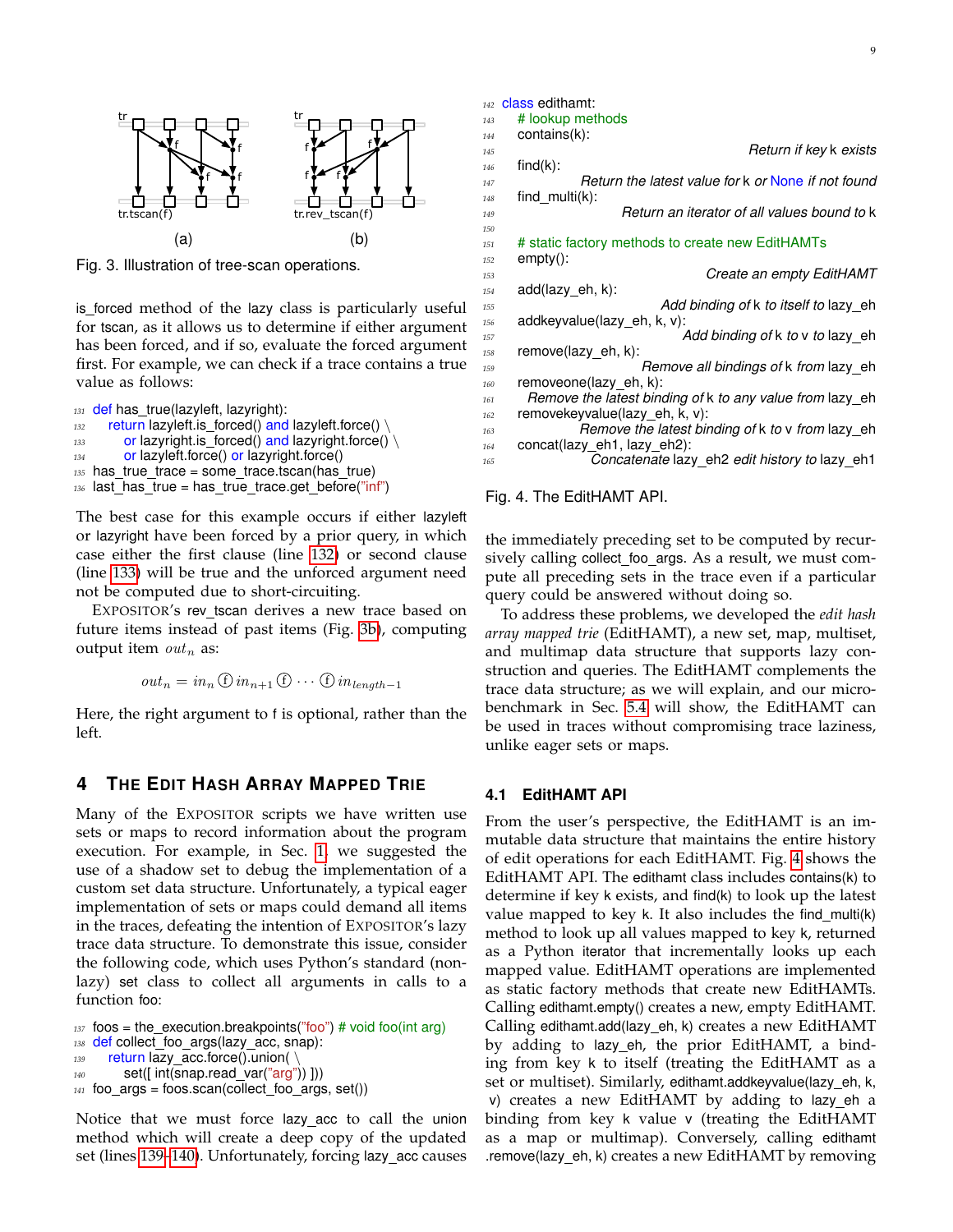all bindings of key k from lazy eh. Lastly, calling edithamt .removeone(lazy eh, k) or edithamt.removekeyvalue(lazy eh, k, v) creates new EditHAMTs by removing from lazy eh the most recent binding of key k to any value or to a specific value v. The lazy eh argument to these static factory methods is lazy so that we need not force it until a call to contains, find or find multi demands a result. For convenience, the lazy eh argument can also be None, which is treated as an empty EditHAMT.

The last static factory method, edithamt.concat(lazy\_eh1, lazy eh2), concatenates the edit histories of its arguments. For example:

```
166 eh rem = edithamt.remove(None, "x")
```

```
167 eh_add = edithamt.addkeyvalue(None, "x", 42)
```

```
168 eh = edithamt.concat(eh_add, eh_rem)
```
Here eh is the empty EditHAMT, since it contains the additions in eh\_add followed by the removals in eh\_rem. A common EXPOSITOR script pattern is to map a trace to a sequence of EditHAMT additions and removals, and then use edithamt.concat with scan or tscan to concatenate those edits.

## **4.2 Example: EditHAMT to Track Reads and Writes to a Variable**

As an example of using the EditHAMT, we present one piece of the race detector used in our Firefox case study (Sec. [6\)](#page-21-0). The detector compares each memory access against prior accesses to the same location from any thread. Since UndoDB serializes thread schedules, each read need only be compared against the immediately preceding write, and each write against the immediately preceding write as well as reads between the two writes.

We use the EditHAMT as a multimap in the following function to track the access history of a given variable v:

```
169 def access events(v):
170 reads = the_execution.watchpoints(v, rw=READ) \
171 .map(lambda s: edithamt.addkeyvalue()
172 None, v, ("read", s.get thread id())))
173 writes = the_execution.watchpoints(v, rw=WRITE) \
174 .map(lambda s: edithamt.addkeyvalue( \)
175 edithamt.remove(None, v),
176 v, ("write", s.get_thread_id())
177 return reads.merge(None, writes)
```
<span id="page-9-7"></span><span id="page-9-6"></span><span id="page-9-4"></span>In access events, we create the trace reads by finding all reads to v using the watchpoints method (line [170\)](#page-9-0), and then mapping each snapshot to a singleton EditHAMT that binds  $v$  to a tuple of "read" and the running thread ID (lines [171–](#page-9-1)[172\)](#page-9-2). Similarly, we create the trace writes for writes to v (line [173\)](#page-9-3), but instead map each write snapshot to an EditHAMT that first removes all prior bindings for v (line [175\)](#page-9-4), then binds v to a tuple of "write" and the thread ID (lines [174–](#page-9-5)[176\)](#page-9-6). Finally, we merge reads and writes, and return the result (line [177\)](#page-9-7).

We are not done yet, since the EditHAMTs in the trace returned by access\_events contain only edit operations corresponding to individual accesses to v. We can get an EditHAMT trace that records all accesses to v from the



<span id="page-9-8"></span>Fig. 5. Example execution with two threads accessing var1 (gray) and var2, and the corresponding EditHAMT operations returned by access events.

beginning of the execution by using scan with edithamt .concat to concatenate the individual EditHAMTs. For example, we can record the access history of var1 as follows:

178 var1\_history = access\_events("var1").scan(edithamt.concat)

We can also track multiple variables by calling access events on each variable, merging the traces, then concatenating the merged trace, e.g., to track var1 and var2:

```
179 access history = \
```

```
180 access_events("var1").merge(access_events("var2")) \
```

```
181 .scan(edithamt.concat)
```
Since trace methods are lazy, this code completes immediately; the EditHAMT operations will only be applied, and the underlying traces forced, when we request a particular access, e.g., at the end of the execution (time "inf"):

```
182 last = access history.get before("inf")
```
To see laziness in action, consider applying the above analysis to an execution depicted in Fig. [5,](#page-9-8) which shows two threads at the top and the corresponding EditHAMT operations at the bottom. Suppose we print the latest access to var1 at time  $t_4$  using the find method:

```
183 ≫ print last.find("var1")
184 ("read", 2)
```
Because "var1" was just added at time  $t_4$ , answering this query will only force the EditHAMT and query the timetravel debugger at time  $t_4$ , and not before.

As another example, suppose we want to find all accesses to var1 from the last access backward using find multi:

```
_{185} \gg for mem_access in last.find_multi("var1"):
```

```
186 print mem access
```

```
187 ("read", 2)
```

```
188 ("write", 1)
```
Here since all "var1" bindings added prior to time  $t_2$  were removed at time  $t_2$ , the results are computed without forcing any EditHAMTs or querying the debugger before time  $t_2$ .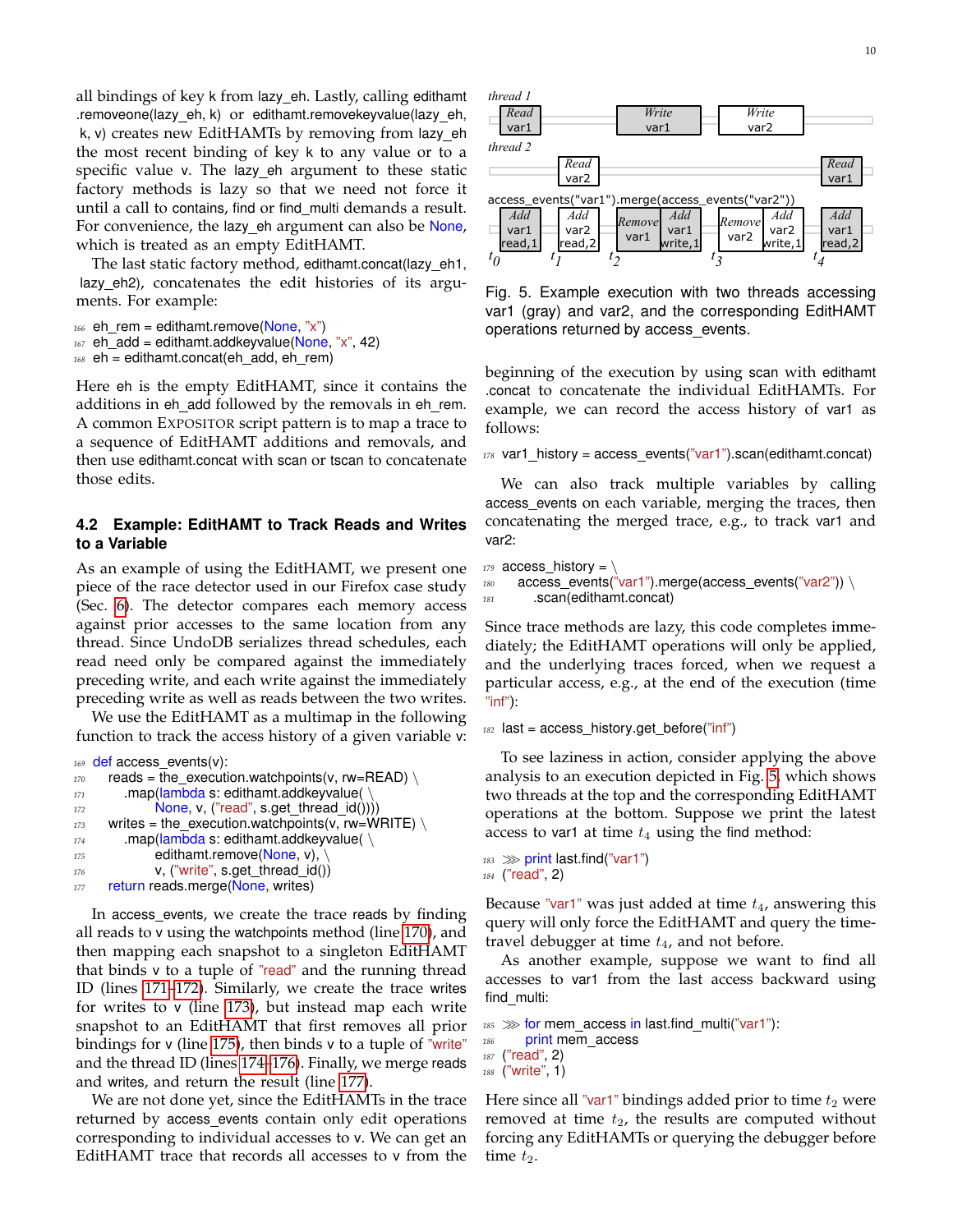#### **4.3 Implementation**

The EditHAMT is inspired by the *hash array mapped trie* (HAMT) [\[10\]](#page-24-9). Like the HAMT, the EditHAMT is a hybrid data structure combining the fast lookup of a hash table and the memory efficiency of a trie. The HAMT is a hashbased data structure built in a manner analogous to a hash table. Whereas a hash table uses a bucket array to map keys to values, the HAMT uses an *array mapped trie* (AMT)—a trie that maps fixed-width integer keys to values—for the same purpose. When a hash collision occurs, the HAMT resolves the collision by replacing the colliding entry with a nested HAMT, rehashing the colliding keys, and inserting those keys in the nested HAMT using the new hash values.

We developed the EditHAMT by making two changes to the traditional HAMT. First, we replaced the AMT with the *LazyAMT*, which supports lazy, rather than eager, updates. Second, we resolve hash collisions, as well as support remove and multiset/multimap operations, using *EditList*s, which are lazy linked-lists of nodes tallying edit operations on the EditHAMT; the tails are lazily retrieved from the prior EditHAMT.

#### *4.3.1 LazyAMT: Lazy Array Mapped Tries*

The first piece of the EditHAMT is the LazyAMT, which is a lazy, immutable variant of the AMT that maps fixedwidth integer keys of size  $k$  bits to values. We implement the LazyAMT using *lazy sparse arrays* of size 2 <sup>w</sup> as internal nodes, where  $w$  is the bit-width of the array index such that  $w < k$ , and store key-value bindings as leaf nodes. We will divide the key into  $w$ -bit words, where each  $w$ -bit word is used to index an internal node during a lookup; the key can be padded as necessary if  $k$  is not a multiple of  $w$ .

Lazy sparse arrays combine the properties of lazy values and sparse arrays: each element of a lazy sparse array is computed and cached when first indexed, akin to forcing a lazy value, and null elements are stored compactly, like sparse arrays. We implement lazy sparse arrays using two bitmaps to track which elements are initialized and non-null, $4$  respectively, and an array to store initialized, non-null elements.

To build the EditHAMT, we need to support two operations on the LazyAMT: adding a key-value binding to a LazyAMT, and merging two LazyAMTs into a single LazyAMT. We will explain how the LazyAMT works by example, using an internal node index bit-width of  $w = 2$ bits and a key size of  $k = 6$  bits.

4.3.1.1 Adding a key-value binding: When we add a binding such as  $14:b$  to a LazyAMT, we first create a new lazy sparse array representing the root node:



Initially, all elements of the root node are uninitialized, which we depict as four narrow dotted boxes; we will use the convention of numbering the boxes from left to right, i.e., in binary, the leftmost box is element 00, and the rightmost box is element 11. In addition, we also maintain a lazy reference to the prior LazyAMT; we do not yet need to know what the prior LazyAMT contains, which we indicate with a dotted arrow. In fact, the lazy reference allows us to further defer the construction of (the root node of) the prior LazyAMT, i.e., the prior LazyAMT may not exist yet when we add the binding  $14 : b$ ; we indicate this with a dotted trapezoid. For example, in EXPOSITOR, we may query UndoDB to determine what binding should be added only when the lazy reference to the prior LazyAMT is first forced. We also need to store the binding  $14 : b$ , to be added when the LazyAMT is sufficiently initialized.

The actual construction of the LazyAMT occurs only when we look up a binding. The lookup is a standard trie lookup, however, since internal nodes are lazy sparse arrays, the elements of those arrays will be initialized as necessary when we access those elements during the lookup. We initialize an element in one of three ways, depending on whether that element is along the lookup path of the binding we previously set aside to be added, and whether we have reached the end of the lookup path. If the element is along the lookup path the binding and we have not reached the end of the lookup path, we create the next internal node and initialize the element to that node. If the element is along the lookup path of the binding and we have reached the end of the lookup path, we initialize the element to a leaf node containing that binding. Otherwise, if the element is not along the lookup path of the binding, we initialize it to point to the same subtrie as the corresponding element (at the same partial lookup path) in the prior LazyAMT, or to be null if the corresponding element does not exist. Note that in the last case, prior LazyAMTs will be recursively initialized as necessary.

For example, suppose that we look up the binding for key 14. First, we split up the key into  $w$ -bit words, here, 00 11 10 in binary; this is the lookup path for key 14. Then, we use the first word, 00, to index the root node. We need to initialize the element at 00 as this is the first time we accessed it. Since this particular LazyAMT was created by adding  $14 : b$  and the 00 element of the root node is along the lookup path for key 14, we initialize that element to a new uninitialized internal node below the root node:



<span id="page-10-0"></span><sup>4.</sup> It is more efficient to track non-null elements as many modern processors provide a POPCNT instruction, which counts the number of 1 bits in a word, that can be used to compute the index of a non-null element in the storage array.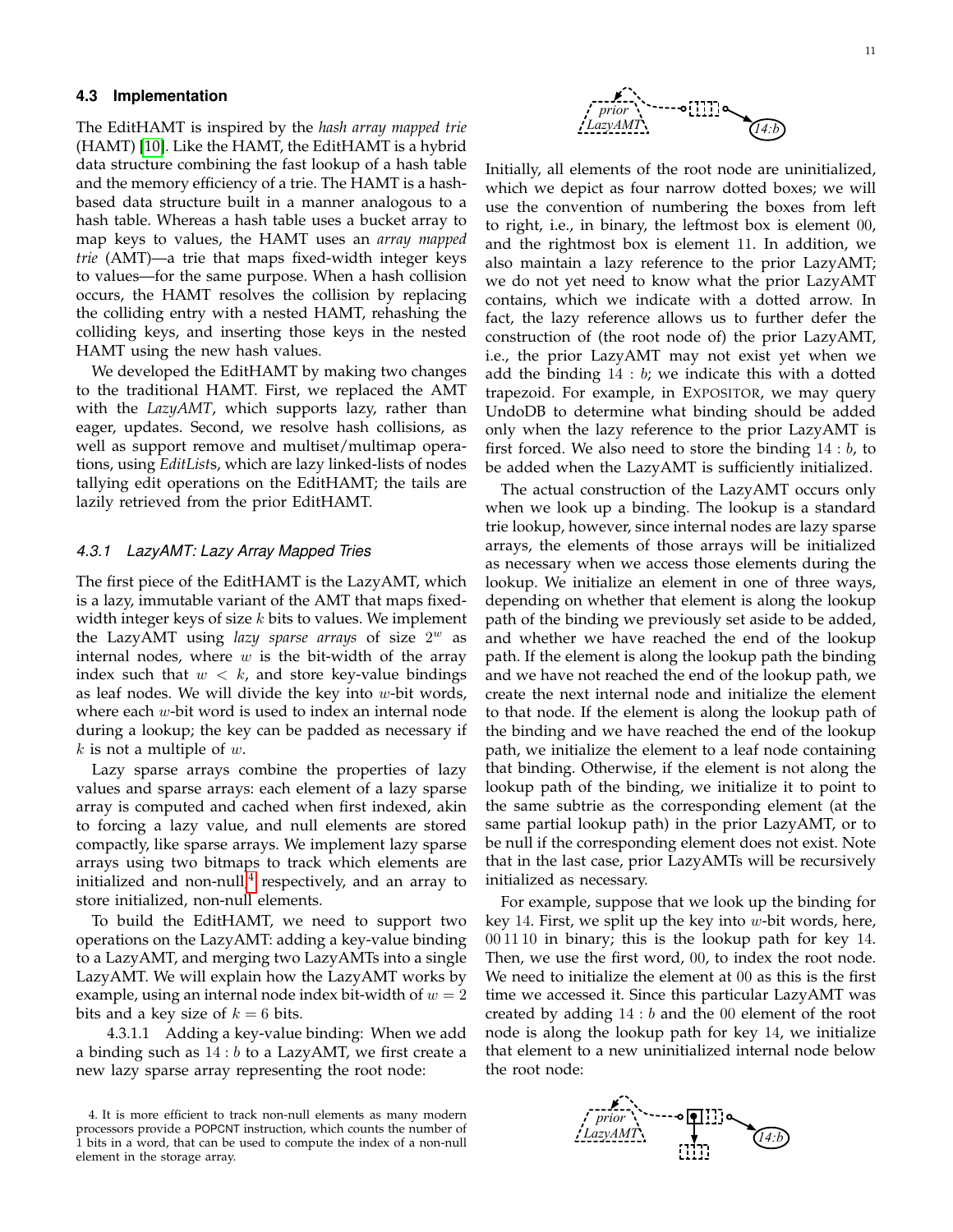Here, we depict the initialized element of the root node as a square unbroken box, and a non-lazy reference to the just created internal node as an unbroken arrow.

We continue the lookup by using the next word, 11, to index the just created internal node. Since 11 is again along the lookup path, we initialize the corresponding element to another internal node. We repeat the process again with the last word, 10, but now that we have exhausted all bits in the lookup key, we initialize the element for 10 to point to a leaf node containing the binding  $14:b$  that we previously set aside. This results in a partially initialized LazyAMT:



We finish the lookup for key  $14$  and return  $b$ .

The example so far illustrates how the lookup process drives the initialization process in an interleaved manner. Also, since we are looking up a key that was just inserted into the LazyAMT, we did not need to refer to the prior LazyAMT at all. These properties allow LazyAMTs to be constructed lazily, by initializing only as much as necessary to answer lookup queries.

We continue the example by considering the case of looking up a key that was not added by the most recent LazyAMT. Suppose that the immediately prior LazyAMT, when computed, will add binding  $5 : a$ :



If we then look up key  $5$ , or  $000101$  in binary, from the rightmost LazyAMT, we would first index 00 of the root node. We have already initialized this element from looking up key 14 before, so we simply walk to the next internal node and index 01. The element at 01 is uninitialized, but it is not along the lookup path of key 14, the key added to the rightmost LazyAMT. To continue the lookup of key 5, we retrieve the prior LazyAMT by forcing our lazy reference to it, causing it to be partially constructed:



Then, we initialize the element at 01 to point to the subtrie under the element at the partial key 00 01 in the prior LazyAMT, initializing the middle LazyAMT a bit more along the way:



We finish the lookup for key 5 as before, initializing the LazyAMTs a bit more:



Note that we have simultaneously initialized parts of the rightmost LazyAMT and the middle LazyAMT because they share a common subtrie; subsequent lookups of key 5 on either LazyAMT will become faster as a result.

4.3.1.2 Merging two LazyAMTs: The merge operation takes two LazyAMTs as input, which we call left and right, as well as a function,  $mergefn(lazy-opt-leftval, rightval),$  that is called to merge values for the same key in both LazyAMTs. As the name of the arguments suggests, mergefn is called in an unusual, asymmetric manner in that it is called for all keys in the *right* LazyAMT, but not necessarily for all keys in the left LazyAMT. For each key in the  $right$  LazyAMT, mergefn is called with a lazy, optional value, representing the value for that key in the  $left$ LazyAMT, as the *lazy-opt-leftval* argument, and the value for the same key in the  $right$  LazyAMT as the rightval argument. This approach maximizes laziness in that we can compute a lazy value as soon as we determine a key exists in the one LazyAMT without immediately looking up the value for the same key in the other LazyAMT. For example, *mergefn* can be used to create a lazy linked-list by returning lazy-opt-leftval and rightval in a tuple.

When we merge two LazyAMTs, we first create a new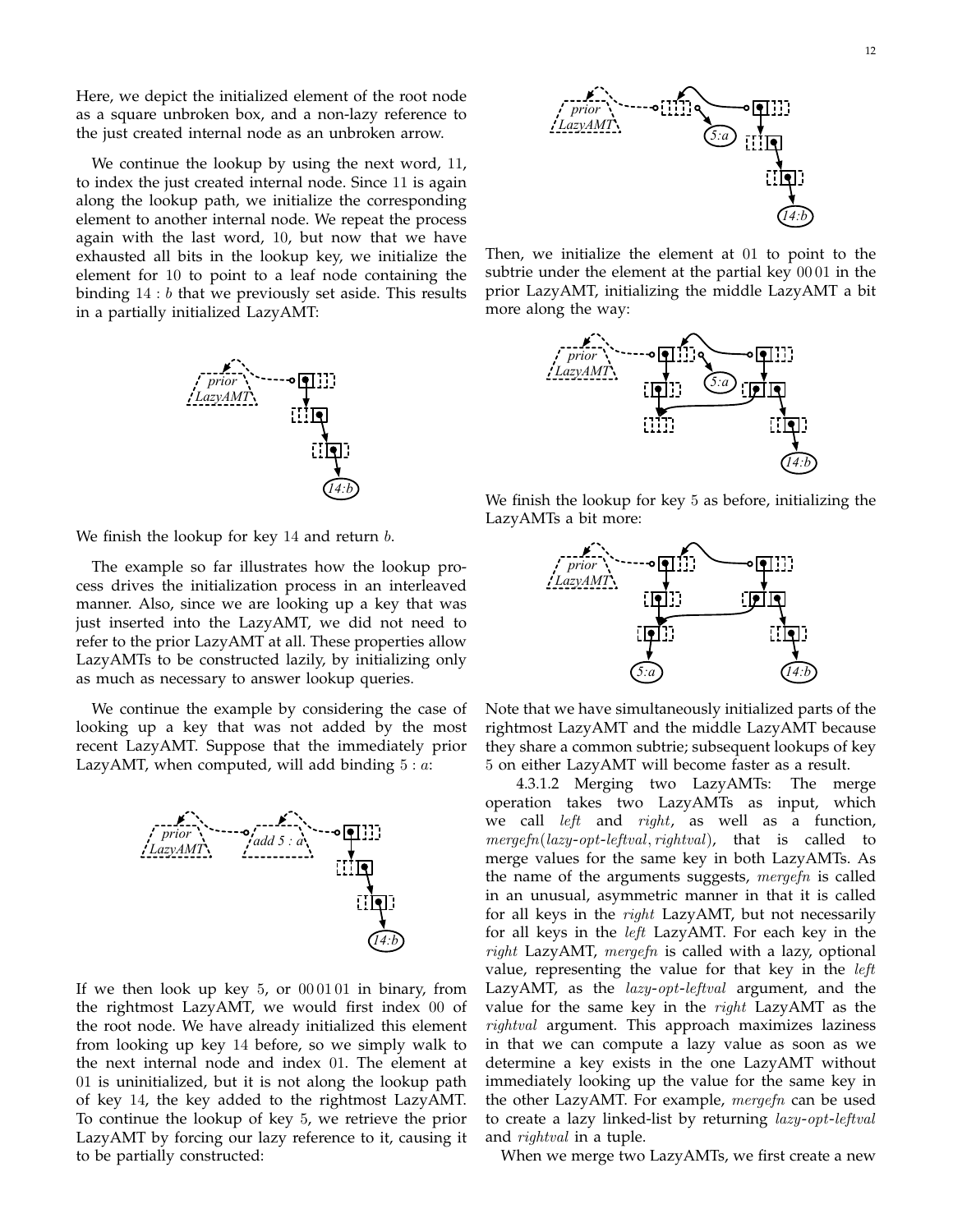root node of a new LazyAMT with two lazy references to the input LazyAMTs:



As before, the actual construction of the merged LazyAMT occurs when elements of internal nodes are initialized during lookups. We initialize an element in one of three ways, depending on whether the corresponding element (at the same partial lookup path) in the *right* LazyAMT points to an internal node, points to a leaf node, or is null. If the corresponding element points to an internal node, we create the next internal node and initialize the element to that node. If the corresponding element points to a leaf node, then we call mergefn, giving as  $lazy-opt-leftval$  a new lazy value that, when forced, looks up the same key in the left LazyAMT (returning null if the key does not exist), and as rightval the value at the leaf node. Otherwise, if the corresponding element is null, we initialize the element to point to the same subtrie as the corresponding element in the left LazyAMT, or to be null if the corresponding element does not exist. Note that both the *left* and *right* LazyAMTs will be recursively initialized as necessary.

For example, suppose the right LazyAMT contains a single binding 14 : b:



If we look up key 14, or 00 11 10 in binary, we would first index element 00 of the root node. Since this is the first time we accessed this element, we initialize it by looking at the corresponding element in the right LazyAMT. The corresponding element points to an internal node, so we initialize the element to a new internal node:



We repeat this process until we exhaust all bits in the lookup key and reach the corresponding leaf node. Because a binding exists for key 14 in the right LazyAMT, we initialize a new leaf node that binds key 14 to a merged value by first creating a new lazy value that

looks up the key 14 from the left LazyAMT, and calling mergefn on that lazy value as well as the value  $b$  from the  $right$  LazyAMT:



Note that we do not have to force the left LazyAMT to be computed immediately; the decision to force the left LazyAMT is deferred to *mergefn*. We finish the lookup by returning the newly merged value.

As another example, suppose the *left* LazyAMT contains a single binding  $5 : a$ :



If we look up key  $5$ , or  $000101$  in binary, we would first index element 00 of the root note that is already initialized above. However, when we index element 01 of the next internal node, we would find that the corresponding element in the right LazyAMT is null. In this case, we look up the subtrie under the corresponding element in the left LazyAMT, and initialize element 01 to it:



Note that we do not call mergefn in this case. We finish the lookup by walking into  $left$  LazyAMT to the leaf node for key 5, and returning a.

Finally, we represent the empty LazyAMT as a special instance that simply returns null for all key and partial key lookups, allowing us to avoid building a trie structure with no bindings.

LazyAMT lookups are amortized  $O(1)$  time; the LazyAMT has a fixed depth of  $k/w$ , so each lookup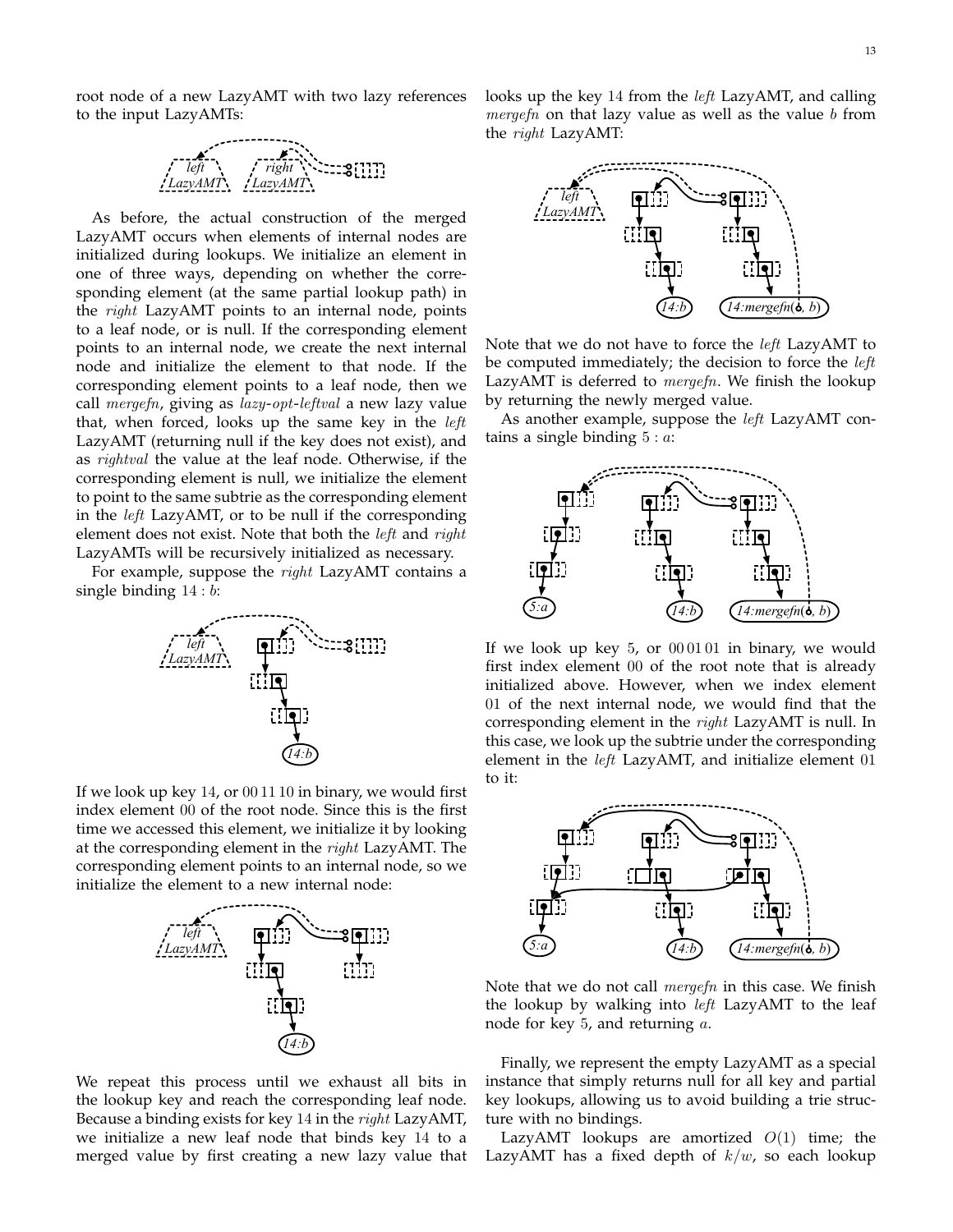takes constant time to traverse the internal nodes to a leaf node. Similarly, adding a binding to a LazyAMT or merging two LazyAMTs take only amortized  $O(1)$ time and memory to create  $k/w$  internal nodes of size  $2^w$  each. The amortization of lookups, adding bindings, and merging LazyAMTs is due to laziness—most of the cost of adding a binding or merging two LazyAMTs is deferred to subsequent lookups. Adding the same key repeatedly would take an additional amortized  $O(1)$ memory each time (i.e., prior bindings are never removed, only shadowed). However, this is actually an advantage in EXPOSITOR as we are usually interested in how bindings to the same key change over time.

#### *4.3.2 EditList: Lazy Linked-List of Edit Operations*

The second piece of the EditHAMT is the EditList, which is a lazy immutable set/map/multiset/multimap implemented as a lazy linked-list of edit operations.

When an operation such as add or remove is applied to an EditList, we simply append a new node to the EditList, labeling it with the given operation and arguments. For example, if we add a binding  $k_0 : a$  to an EditList (treating the EditList as a map or multimap), we create a new EditList node labeled  $addkeyvalue(k_0, a)$ with a lazy reference to the head of the prior EditList (i.e., the prior node):

$$
(\text{prior EditList}) \triangleleft \text{oddkeyvalue}(k_0, a)
$$

We depict the EditList node as a box pointing to the left. Since all operations, including removals, are implemented by appending nodes, we do not need to know what the prior EditList contains, which we depict as a dotted arrow. And, as with the LazyAMT, we keep a lazy reference to the prior EditList which allows us to further delay any computation necessary to determine its contents, i.e., the prior EditList may not exist yet when we perform an addition or removal operation on it, which we depict as a dotted rounded box. Only when we first force the lazy reference to the prior EditList will we need to determine what kind of edit operation the prior EditList contains or if it is null, e.g., by making queries to UndoDB in EXPOSITOR.

We support several different kinds of edit operations on EditLists, with the corresponding node labels:

- $add(k)$ : add element k, treating the EditList as a set or multiset;
- $addkeyvalue(k, v)$ : add a binding from key k to value  $v$ , treating the EditList as a map or multimap;
- $remove(k)$ : remove all elements/bindings for key k;
- $removeone(k)$ : remove the latest element/binding for key  $k$ , treating the EditList as a multiset or multimap;
- removekeyvalue( $k, v$ ): remove the latest binding from key  $k$  to value  $v$ , treating the EditList as a multimap;
- $concat(lazy\_el)$ : concatenate the EditList  $lazy\_el$  as a lazy reference at this point.

These are the building blocks for the corresponding EditHAMT operations listed in Fig. [4.](#page-8-7)

We implement EditList lookup in two different ways: one for set membership queries and map lookups, and another for multiset and multimap lookups.

4.3.2.1 Set Membership Queries and Map Lookups: We implement set membership queries and map lookups by traversing the EditList from head to tail (right to left), looking for the first node that contains an edit operation for the given key. For example, if we look up the value for key  $k_0$  in the above EditList, we would start by looking at the head node. Since the head node adds a binding from key  $k_0$ , we can finish the lookup and return value a without having to look at the prior EditList. As another example, suppose that the immediately prior node, when we force it to be computed, e.g., by making calls to UndoDB in EXPOSITOR, removes key  $k_1$ :

$$
\left(\text{prior Edition}\right) \leftarrow -\mathbf{o} \left(\text{remove } k_1\right) \leftarrow -\mathbf{o} \left(\text{addkeyvalue}(k_0, a)\right)
$$

If we look up the value for key  $k_1$ , we would first look at the head node and skip it because it does not involve key  $k_1$ . Then, we would force the lazy reference to the prior node, causing it to be initialized if necessary, and look at it:

*prior EditList addkeyvalue*(*k 0 remove*(*k* , *a*) *1* )

Here, we indicate that the tail has been forced with an unbroken arrow, and that the prior node has been initialized by replacing the dotted rounded box with pointed box. Since the prior node removes key  $k_1$ , we know that bindings no longer exist for key  $k_1$ , so we can finish the lookup and return null. This example shows that, once we have found a node that involves the lookup key, we no longer need to traverse the rest of the EditList. Also, because the reference to the prior EditList is lazy, the lookup process drives the construction of prior EditLists in an interleaved manner, just as in the LazyAMT.

If we find a concat node during traversal, we handle that node by recursively looking up the concatenated EditList for the given key. If we do not find any relevant nodes in the concatenated EditList, we would then resume the lookup in the original EditList.

4.3.2.2 Multiset and Multimap Lookups: We implement multiset and multimap lookups lazily by returning a Python iterator that allows all values for a given key to be incrementally retrieved, typically via a for x in values loop. To illustrate how we implement multimap lookups, suppose we have the following EditList:



Reading backward from the tail, this EditList binds key  $k_0$  to value c, binds value b and removes it, then binds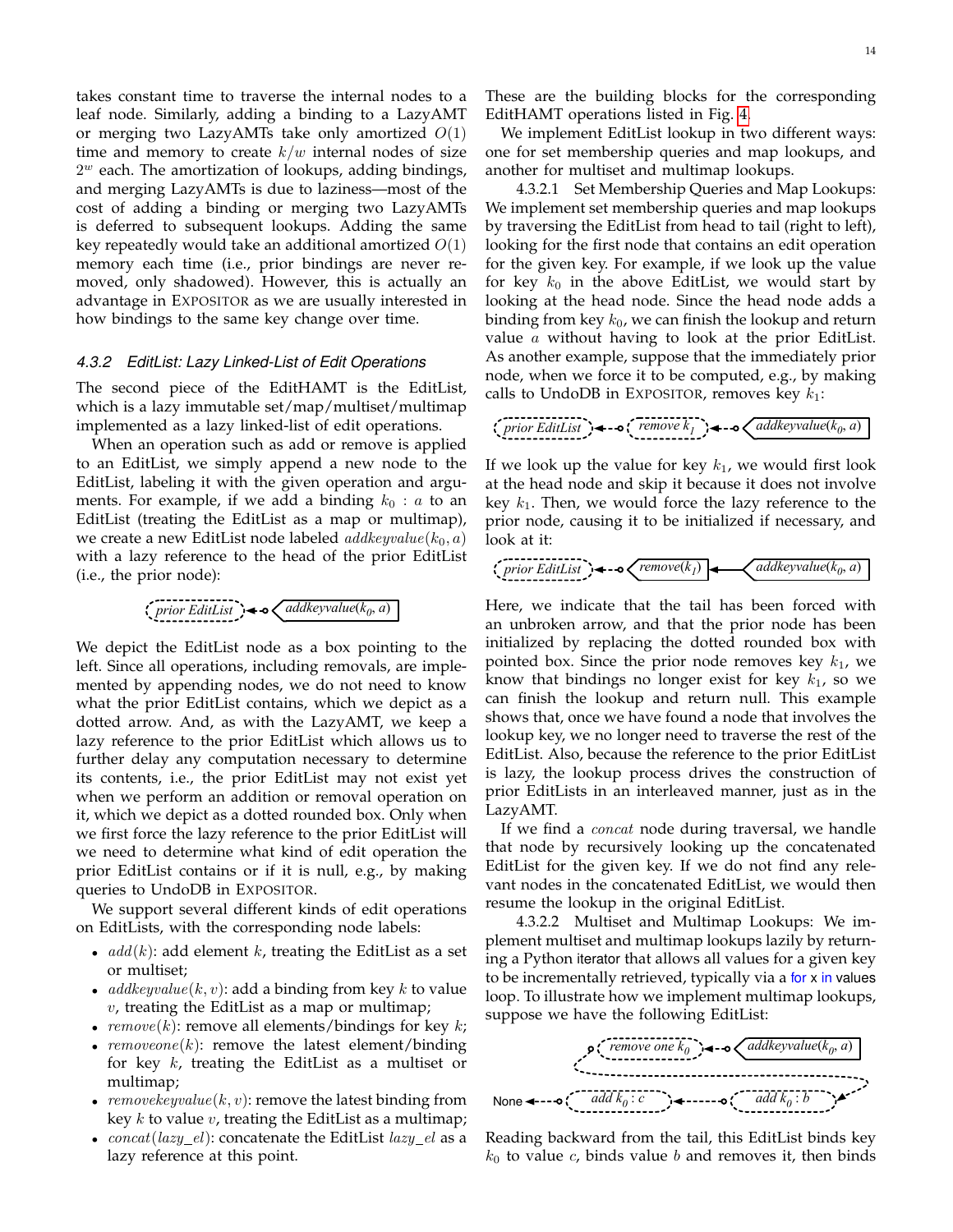value  $a$ ; i.e., it represents a map that contains bindings from  $k_0$  to values a and c but not b. A multimap lookup on this EditList for key  $k_0$  will return an iterator of all values bound to that key:



The iterator is associated with the key  $k_0$  and initially points to the beginning of the input EditList, which we depict as a large down-arrow labeled  $k_0$ .

The actual lookup does not begin until we retrieve a value from the iterator, which initiates a traversal of the input EditList to find a binding for key  $k_0$ :



In this case, the head of the input EditList itself contains a binding to value  $a$ , so we return the value  $a$  and update the iterator to point to the tail of the input EditList (the head of the prior EditList), which we depict by moving the  $k_0$  down-arrow.

If we retrieve a value from the iterator again, the lookup continues from the head of the prior EditList:



The prior node removes the next binding for key  $k_0$ ; we temporarily note this as a pending removal. The node after that adds a binding for key  $k_0$ , but since we have a pending removal, we skip over that node. Next, we reach a node that binds key  $k_0$  to value c, so we return  $c$  and update the iterator as before.

If we retrieve a value from the iterator once more, the lookup will reach the end of the input EditList, which we depict as None, so we terminate the iterator. At this point, all nodes in the input EditList will have been initialized:



We implement multiset lookups identically by treating  $add(k)$  as if key k were bound to itself. Note in particular that, whereas a standard multiset lookup gives us the total number of values for a given key, a lazy multiset lookup allows us to ask if there are at least  $n$  values for a given key. As we illustrated above, both multiset and multimap lookups are lazy in that the returned iterator will only initializes as many nodes of the input EditList as retrieved.

EditList set membership and map/multiset/multimap lookups are not particularly fast, since they take  $O(n)$ , where  $n$  is the number of edit operations in the EditList (i.e., the length of the EditList), to traverse the EditList to find a relevant binding. However, applying an edit operation takes only  $O(1)$  time and  $O(1)$  memory to create and append a single EditList node. Adding an element or binding to the same key repeatedly takes an additional  $O(1)$  memory each time, but as we explained for the LazyAMT, this is actually an advantage for EXPOSITOR as we are usually interested in how bindings change over time.

## *4.3.3 EditList + Hash + LazyAMT = EditHAMT*

As we described above, the LazyAMT provides fast amortized  $O(1)$  set/map lookups, but supports only fixed-width integer keys as well as addition and merging operations; it does not support removal operations or multiset/multimap lookups. Conversely, the EditList supports arbitrary keys, removal operations as well as multiset/multimap lookups, but lookups are a slow  $O(n)$  where *n* is the number of edit operations in the EditList. Both the LazyAMT and the EditList support lazy construction, i.e., we can perform operations such as addition or removal without knowing what the prior LazyAMT or EditList contains. Finally, each LazyAMT operation takes only an additional amortized  $O(1)$  time and memory over the prior LazyAMT, and likewise  $O(1)$ time and memory for the EditList.

We combine these two data structures to create the EditHAMT, a lazy data structure that is more capable than the LazyAMT and faster than the EditList. The key idea is build multiple EditLists, each containing only edits for keys with the same hash  $h$ , which we denote as *editlist*(h), and use the LazyAMT to map hash h to *editlist*(h). We can then look up a key k using the following steps:

- 1) compute the hash  $h$  of key  $k$ ;
- 2) look up  $editlist(h)$  from the LazyAMT of the EditHAMT;
- 3) look up key  $k$  from  $\text{editlist}(h)$ ;

The lookup process will cause the underlying LazyAMT or  $editlist(h)$  to be initialized as necessary.

We construct EditHAMTs in one of two ways: we use the LazyAMT addition operation to perform addition or removal operations on an EditHAMT, and the LazyAMT merge operation to concatenate two EditHAMTs.

4.3.3.1 Performing Addition or Removal Operations on an EditHAMT: We take the following steps to perform an addition or removal operation for a given key  $k$  on an EditHAMT: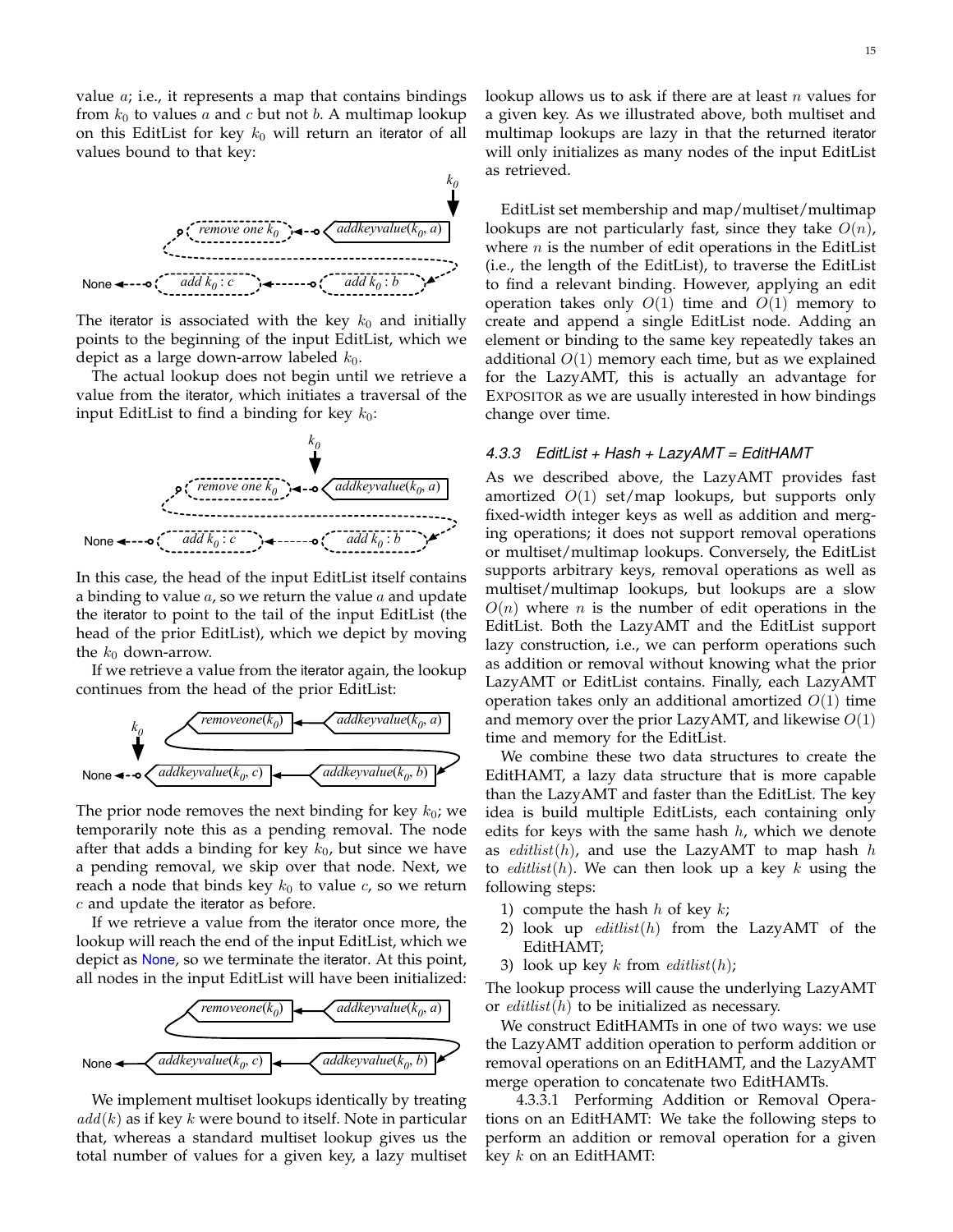- 1) compute the hash  $h$  of key  $k$ ;
- 2) lazily look up the LazyAMT of the prior EditHAMT as  $_{lazyamt}$ ';
- 3) lazily look up  $\text{editlist}'(h)$  from lazyamt', and append the given operation to it to create  $\epsilon \text{d} t \text{d} t \text{d} t$ ;
- 4) add a new binding to lazyamt' from hash h to  $editlist(h)$  to create the updated EditHAMT;

where by lazily looking up we mean to create a lazy reference that, when forced, looks up lazyamt' or  $editlist'(h)$ , which allows the construction of the prior EditHAMT to also be lazy. Because both the LazyAMT and the EditList are lazy, the EditHAMT will be mostly uninitialized at first; (parts of) it will be initialized as necessary during lookup.

For example, suppose we add a binding from key  $k_0$ to value b to an EditHAMT, and key  $k_0$  has hash 14. We would create a new LazyAMT that maps hash 14 to a new *editlist*(14) that appends *addkeyvalue*( $k_0$ , *b*) to the prior EditHAMT:



At first, most of the EditHAMT—the LazyAMT as well as the tail of the  $editlist(14)$ —is uninitialized; we indicate the uninitialized  $editlist(14)$  tail as a dotted arrow pointing to the prior EditHAMT. When we look up key  $k_0$ , we would look up hash 14 from the LazyAMT to find *editlist*(14) that we just added, then look up key  $k_0$ from *editlist*(14). The head of *editlist*(14) adds key  $k_0$ , so we can return value  $b$  without looking at the tail. At the end of the lookup, the EditHAMT will be initialized as follows:



This example shows that we can apply an edit operation without knowledge of the prior EditHAMT, and since the key  $k_0$  was just added, we can look up key  $k_0$  without having to consult the prior EditHAMT. Both of these properties are inherited from the underlying LazyAMT and EditList.

We continue the example by considering the case of looking up a different key that was involved in an earlier edit operation. Suppose that the immediately prior EditHAMT removes key  $k_1$ , and key  $k_1$  has hash 5. When we look up key  $k_1$ , the EditHAMT will be initialized as follows:



Looking up the  $editlist(5)$  from the rightmost LazyAMT causes parts of the middle LazyAMT to be initialized and shared with the rightmost LazyAMT, and since the head of *editlist*(5) removes key  $k_1$ , we can return null without looking at its tail.

The two examples so far do not require traversing the tail of  $editlist(h)$ . We would need to do so if there was a hash collision or if we perform a multiset or multimap lookup. For example, suppose that an earlier EditHAMT added a binding from key  $k_0$  with hash 14 to value  $a$ , and we perform a multimap lookup of key  $k_0$  to find the second value. We have to initialize the tail of  $editlist(14)$ by looking up  $\ell$  *editlist'* (14) from the prior EditHAMT. The immediately prior EditHAMT did not involve key  $k_0$  or hash 14; instead, we will partially initialize the earlier EditHAMT containing  $editlist'(14)$  and share it. Then, we retrieve  $\ell = \ell'$  and initialize it as the tail of  $editlist(14)$ . At the end of the lookup, the EditHAMT will be initialized as depicted below:



4.3.3.2 Concatenating two EditHAMTs: To concatenate two EditHAMTs, we call the LazyAMT merge operation with:

- the older EditHAMT as the *left* LazyAMT;
- the newer EditHAMT as the  $right$  LazyAMT;
- a *mergefn* function that creates a new *editlist*( $h$ ) by appending an EditList *concat* node containing  $editlist'(h)$  from the right EditHAMT to the lazy, optional value containing  $editlist''(h)$  from the *left* EditHAMT;

where the older and newer EditHAMTs are lazy eh1 and lazy\_eh2, respectively, in Fig. [4.](#page-8-7)

For example, suppose we concatenate two EditHAMTs, where the  $right$  EditHAMT contains a single binding  $k_0 : b$  and key  $k_0$  has hash 14. We would create a new EditHAMT using the LazyAMT merge operation as described above: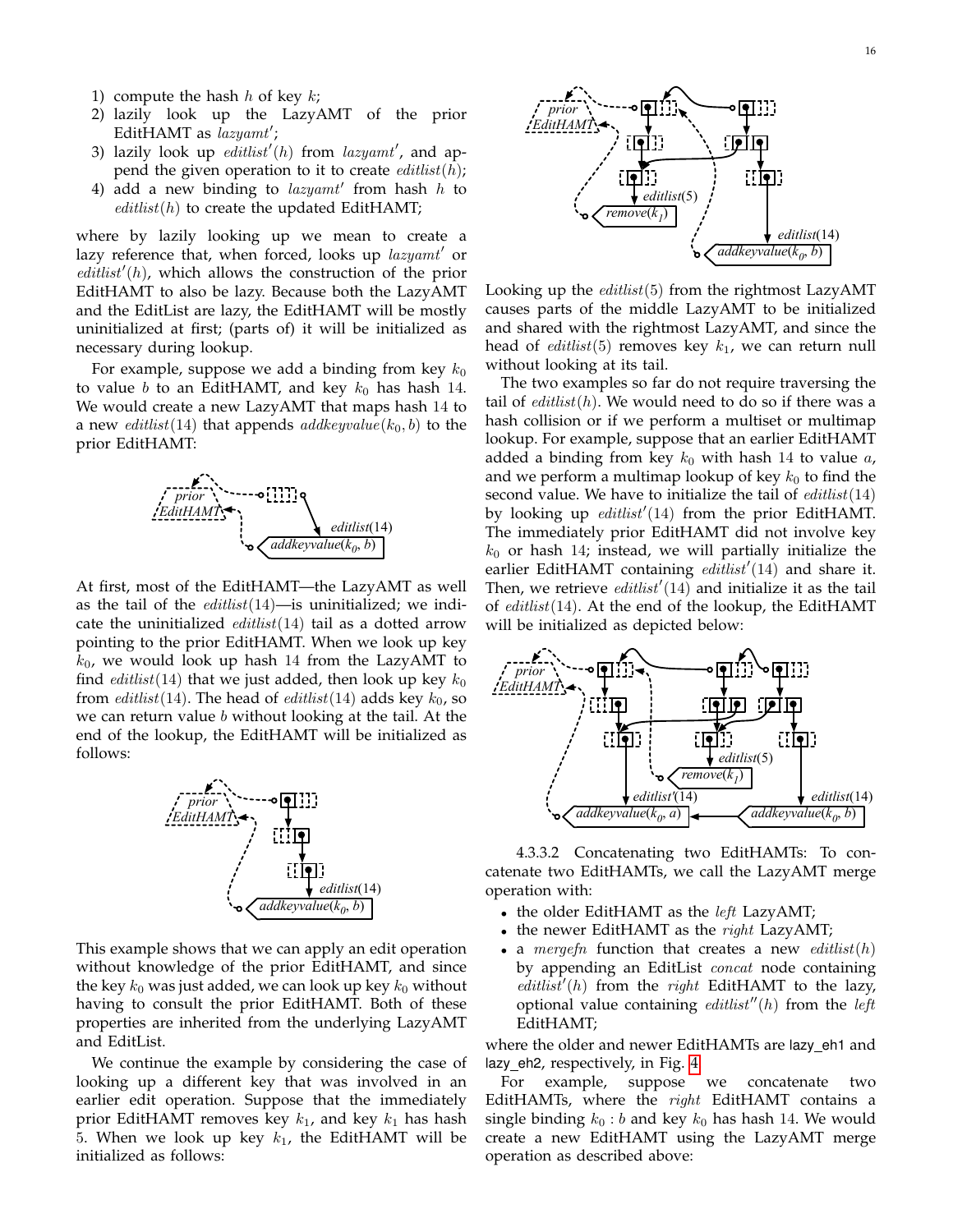

If we perform a map lookup on the concatenated EditHAMT to find the value for key  $k_0$ , we would look up the concatenated EditHAMT for hash 14 to retrieve  $editlist(14)$  and perform a map lookup on it. This will cause the concatenated EditHAMT to be initialized as follows:



The head of  $editlist(14)$  is a *concat* node created by the *mergefn* described above. When we look up key  $k_0$  from editlist(14), we would recursively look up editlist'(14) from the right EditHAMT for the same key. Since the head of  $editlist'(14)$  adds key  $k_0$ , we finish the lookup by returning the mapped value  $b$ . We do not have to look at the tail of  $\text{editlist}(14)$  and can avoid forcing the left EditHAMT for now, which is a property inherited from the LazyAMT merge operation.

To consider an example that requires us to force the left EditHAMT, suppose that the *left* EditHAMT contains a single binding  $k_1 : a$  where key  $k_1$  also has hash 14. If we look up key  $k_1$  from the concatenated EditHAMT, it will be initialized in the following manner:



We would look up key  $k_1$  from  $\text{editlist}(14)$ , and recursively look up  $editlist'(14)$  for the same key. Because editlist'(14) does not contain key  $k_1$ , we would then resume the lookup in  $editlist(14)$ , forcing its tail to retrieve  $editlist''(14)$  from the *left* EditHAMT, and finally return

the mapped value  $a$ .

The combination of the LazyAMT and the EditList enables the EditHAMT to support all operations that the EditList supports, reduces the EditList lookup cost to amortized  $O(1)$  if we assume no hash collisions, and takes only an additional amortized  $O(1)$  time and memory for each edit operation. However, multiset and multimap lookups take amortized  $O(n)$  time where *n* is the number of removeone and removekeyvalue operations.

#### **4.4 Comparison with Other Data Structures**

Compared to Python sets, which are implemented as hash tables, it is more memory efficient to make an updated copy of the EditHAMT, since only a constant number of nodes in the underlying LazyAMT are created, than it is to make a copy of the bucket array in the hash table underlying Python sets, which can be much larger. This makes it viable to store every intermediate EditHAMT as it is created in a trace, as each EditHAMT only requires an additional amortized  $O(1)$  memory over the prior EditHAMT. In our current implementation, a trace of EditHAMTs is cheaper than a trace of Python sets (which requires deep copying) if, on average, each EditHAMT or set in the trace has more than eight elements.

It is also common to implement sets or maps using self-balancing trees such as red-black trees or AVL trees. However, we observe that it is not possible to make these tree data structures as lazy as the EditHAMT. In these data structures, a rebalancing operation is usually performed during or after every addition or removal operation to ensure that every path in the tree does not exceed a certain bound. In particular, the root node may be swapped with another node in the process of rebalancing (in fact, every node may potentially be swapped due to rebalancing). This means that the root node of self-balancing trees is determined by the entire history of addition and removal operations. Thus, we would be forced to compute the entire history of addition and removal operations when we traverse the root node to look up a key, defeating laziness.

We also observe a similar issue arising with hash tables. Hash tables are based on a bucket array that is used to map hash values to keys. Typically, the bucket array is dynamically resized to accommodate the number of keys in the hash table and to reduce hash collisions. However, the number of keys in the hash table is determined by the entire history of addition and removal operations. As a result, we would be forced to compute the entire history of addition and removal operations before we can use the bucket array to map a hash value to a key, defeating laziness.

Furthermore, the EditHAMT suffers much less from hash collisions than hash tables. The LazyAMT in the EditHAMT is a *sparse* integer map, unlike the bucket array in hash tables, and thus can be made much larger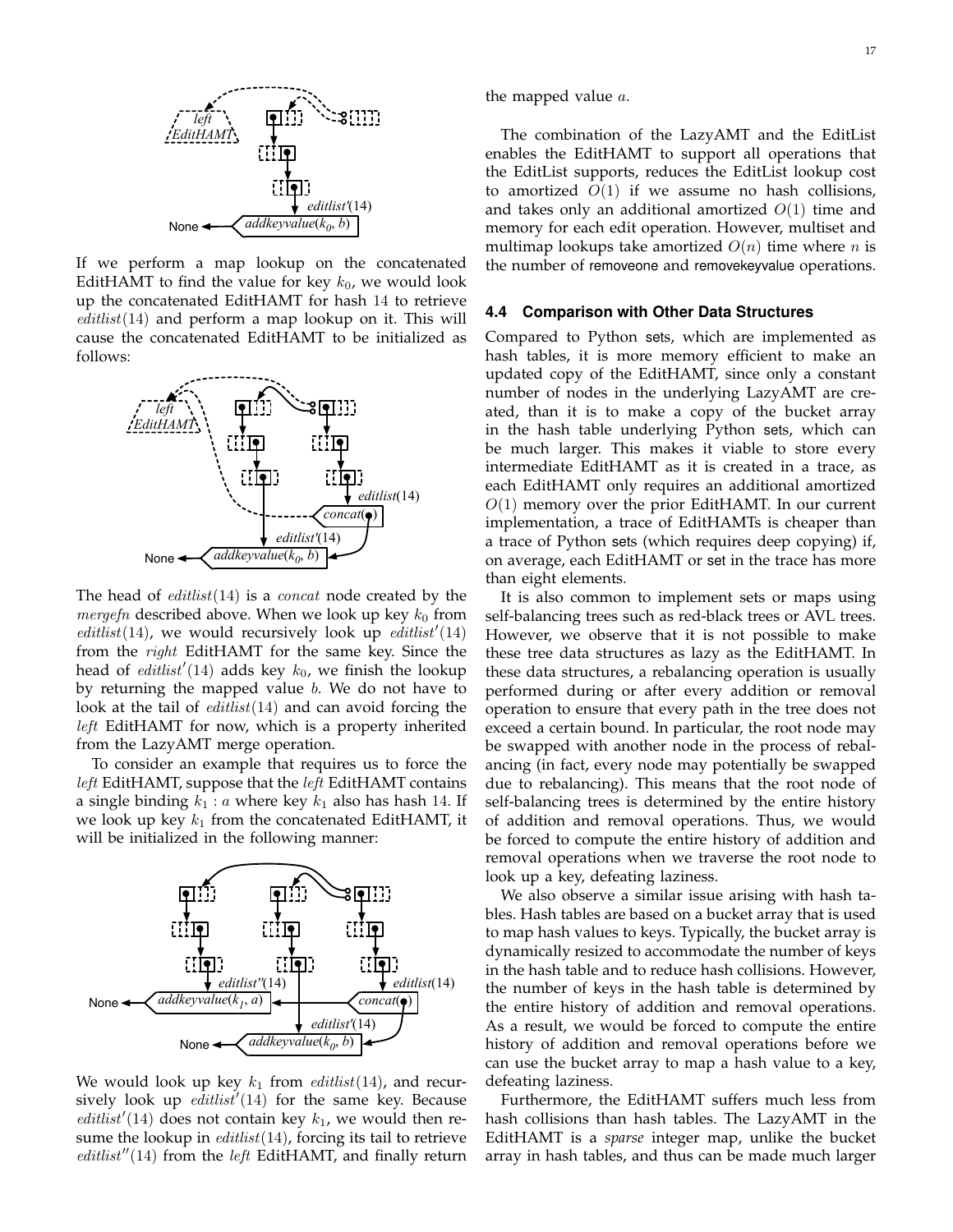```
189 #define LOOP I 16
190 #define LOOP J 16
191 #define LOOP_K 16
192 #define LOOP L 8
193 void foo(int x, int y) {}
194 void bar(int z) {}
195 int main(void) {
196 int i, j, k, l;
197 for (i = 0; i < LOOP_i; i++) {
198 for (i = 0; j < LOOP J; j + +) {
199 for (k = 0; k < LOOP_K; k++) {
200 bar(i * LOOP<sub>K</sub> + k);
201 }
202 \qquad \qquad \text{foo}(i, i \times \text{LOOP}_J + j);203 for (I = 0; I < LOOP_L; I++) {
204 bar(i * LOOP_L + l);
205 }
206 }
207 }
208 return 0;
209 }
```
<span id="page-17-5"></span><span id="page-17-1"></span>Fig. 6. Micro-benchmark test program.

while using little memory, which reduces the likelihood of hash collisions.

## <span id="page-17-0"></span>**5 MICRO-BENCHMARKS**

We ran two micro-benchmarks to evaluate the efficiency of EXPOSITOR. In the first micro-benchmark, we evaluated the advantage of laziness by comparing a script written in EXPOSITOR against several other equivalent scripts written using non-lazy methods. In the second micro-benchmark, we compared the performance of scripts using the EditHAMT against other equivalent scripts that use non-lazy data structures.

#### <span id="page-17-7"></span>**5.1 Test Program**

For both micro-benchmarks, we use the test program in Fig. [6](#page-17-1) as the subject of our EXPOSITOR scripts. This program consists of two do-nothing functions, foo on line [193](#page-17-2) and bar on line [194,](#page-17-3) and the main function on lines [195–](#page-17-4)[209](#page-17-5) that calls foo and bar in several nested loops.

#### **5.2 Experimental Setup**

We run both micro-benchmarks on a 32-bit Ubuntu Linux 11.04 virtual machine (since UndoDB runs only on Linux), set up with 8 cores and 8 GB of RAM in VMware Fusion 4.1.4 on Mac OS X 10.6.8 running on a Mac Pro with two 2.26 GHz quad-core Intel Xeon processors and 16 GB of RAM. We use UndoDB version 3.5.1234, a developmental version of GDB (CVS revision as of October 4, 2012), and Python version 2.7.5.

#### <span id="page-17-6"></span>**5.3 Evaluating the Advantage of Trace Laziness**

In our first micro-benchmark, we evaluate the advantage of trace laziness using the following procedure. We first start EXPOSITOR on the test program in Fig. [6,](#page-17-1) and run the following script:

*<sup>210</sup>* foo trace = the execution.breakpoints("foo")  $_{211}$  trace1 = foo\_trace.filter(  $212$  lambda snap: int(snap.read\_arg("x")) % 2 == 0)

This script creates a trace named foo\_trace of calls to foo, and a trace named trace1 that keeps only calls to foo where the argument x is even. We then measure the time it takes to call get\_after to find the first item in trace1 after time 0. We repeat this measurement to find the second item, the third item, and so forth, until there are no more items left in trace1. Next, we create another trace named trace2:

```
213 trace2 = foo_trace.filter(
214 lambda snap: int(snap.read_arg("x")) % 2 == 1)
```
This trace is similar to trace1, but keeps only calls to foo where x is odd. We then measure again the time it takes to call get after to find each item in trace2. Finally, we restart EXPOSITOR and repeat the entire procedure, but use get before to find all items in trace1 and trace2 starting from the end of the execution, instead of using get after.

We compare the above script against several other equivalent scripts that are not lazy, written either in a variant of EXPOSITOR with trace laziness disabled, or using the standard GDB Python API with or without UndoDB. We disable trace laziness in EXPOSITOR by immediately performing the equivalent of get\_after(t) on lazy nodes as they are created, where t is the beginning of the time interval on those nodes, and replacing the lazy nodes by the computed contents.

The results are shown in Fig. [7a](#page-18-0) for the procedure using get\_after, and Fig. [7b](#page-18-1) for the procedure using get before. The  $x$ -axes are labeled "action  $\#$ ", and indicate particular actions that are taken during the benchmarking procedure:

- action 0 corresponds to creating trace1;
- actions 1–128 correspond to calling get after or get before repeatedly to get all items in trace1;
- action 129 (the vertical gray line) corresponds to creating trace2;
- actions 130–257 correspond to calling get after or get before repeatedly to get all items in trace2.

For scripts using the standard GDB Python API, action 0 and action 129 correspond instead to creating the equivalent of trace1 or trace2, i.e., creating a standard Python list containing the times, rather than snapshots, of the relevant calls to foo. The  $y$ -axes indicate cumulative time in seconds, i.e., the total time it takes to perform all actions up to a particular action, and is mean-averaged over 31 runs.

The startup plot simply marks the time it takes for EXPOSITOR to call the GDB start command to start the execution, as well as to run any EXPOSITOR-specific startup initialization, before running any scripts. The lazy\_trace plot corresponds to the script written in Ex-POSITOR above. The strict\_trace plot corresponds to the same script, but uses a variant of EXPOSITOR with trace laziness disabled. The gdb python plot corresponds to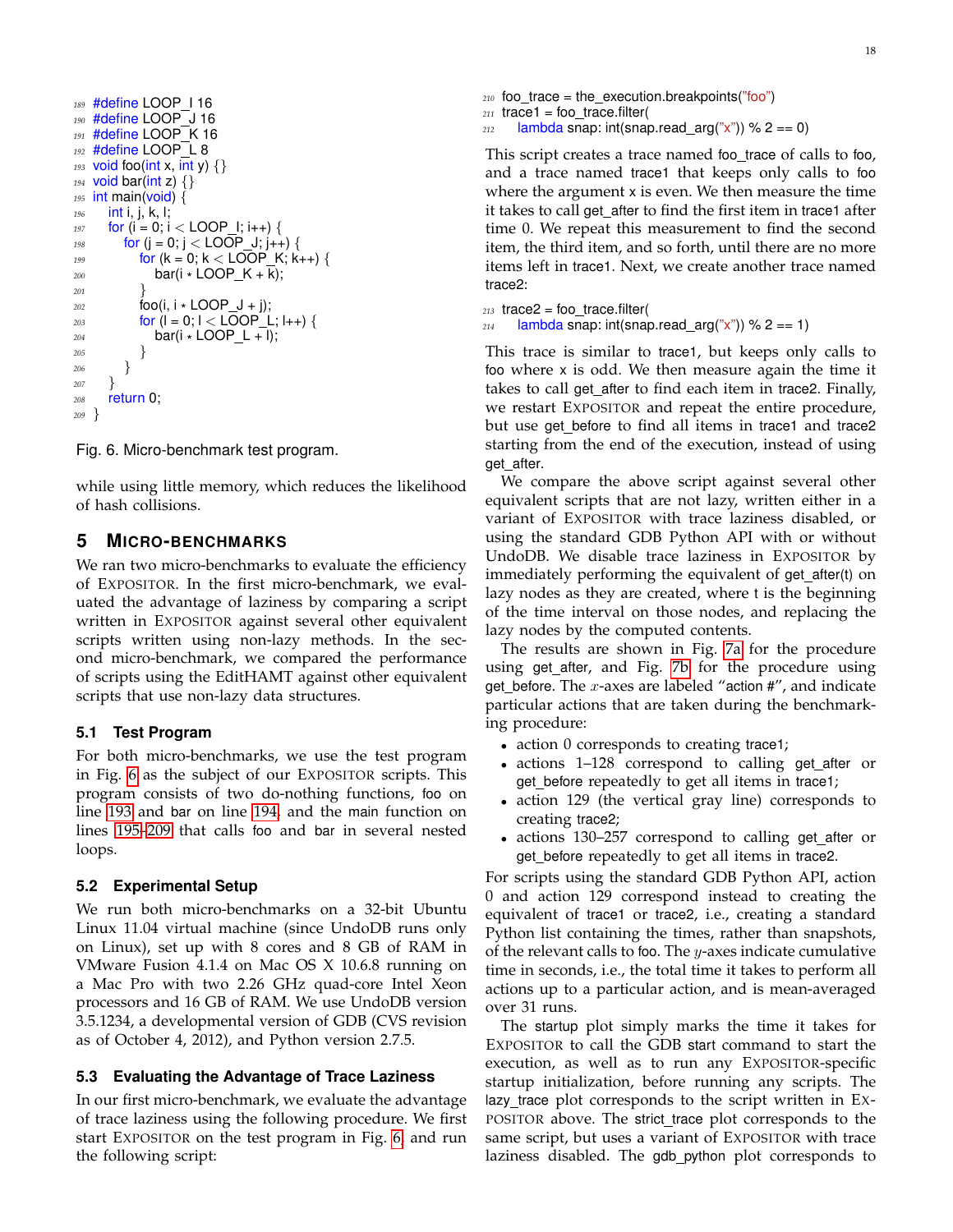

<span id="page-18-0"></span>Fig. 7. The time it takes to get all items in two traces using lazy or non-lazy scripts.

a script written using the standard GDB Python API without the time-travel features of UndoDB, restarting the execution at action 129 (when the equivalent of trace2 is created), and without caching intermediate computation. Note that because gdb python does not use time travel, the gdb python scripts in Fig. [7a](#page-18-0) and Fig. [7b](#page-18-1) are the same, i.e., they both run the execution forward only, and gdb python records times instead of snapshots; plotting gdb python in Fig. [7b](#page-18-1) allows us to compare forward execution against backward execution. Lastly, the undodb python plot uses a nearly identical script as gdb\_python, but uses UndoDB to rewind the execution at action 129 instead of restarting the execution, and runs the execution backward in Fig. [7b.](#page-18-1)

From Fig. [7a,](#page-18-0) we can see that lazy trace takes zero time to perform action 0, whereas all the other implementations take some non-zero amount of time. This is due to laziness—lazy trace defers the startup cost until the first get after call is made in action 1. We also note that strict\_trace is slower than all other implementations, which suggests that the trace data structure has high overhead when laziness is disabled, and that undodb\_python is slightly faster than gdb\_python at action 129, since it is faster to rewind an execution than to restart it.

As we expect from laziness, each call to get\_after in lazy trace takes a small additional amount of time, whereas the other non-lazy implementations do not take any additional time (since all relevant calls to foo have already been found at action 0). When we have found about 40% items from trace1, the cumulative time of lazy\_trace reaches that of gdb\_python. This tells us that, as long as we do not make queries to more than  $40\%$ of an execution, it takes us less time to construct and query a lazy trace, compared to other non-lazy imple<span id="page-18-1"></span>mentations. This is actually the common scenario in debugging, where we expect programmers to begin with some clues about when the bug occurs. For example, a stack corruption typically occurs near the end of the execution, so we would likely only have to examine the last few function calls in the execution.

Furthermore, we observe that the slope of lazy trace is shallower at actions 130–257. This is because trace2 reuses foo\_trace which was fully computed and cached during actions 1–128. Thus, EXPOSITOR does not have to perform as much work to compute trace2. strict\_trace also benefits from caching since it uses a (non-lazy) variant of the trace data structure. In contrast, both gdb\_python and undodb python do not reuse any computation, so action 129 takes the same amount of time as action 0.

Fig. [7b](#page-18-1) shows the results of the benchmark procedure using get before. We can see that it is much slower to use get\_before that get\_after-all scripts but gdb\_python take longer than in Fig. [7a](#page-18-0) (gdb python actually runs forward as we noted above). This is because these scripts has to run the execution in two passes: first to get to the end of the execution, then to execute the get before calls back to the beginning of the execution. Unlike other scripts, the gdb python script only has to run forward once and not backward, and so is much faster. Still, lazy trace can be faster than gdb\_python, if queries are made to fewer than about 10% of an execution.

We note that the results of this micro-benchmark actually suggest a lower bound to the advantage of trace laziness. This micro-benchmark is based on a very simple EXPOSITOR script that filters calls to foo using a simple predicate. Therefore, the time used for each script is dominated by the time it takes to set a breakpoint at foo and to run the execution, forward or backward, until the breakpoint. To a lesser extent, the trace data structure in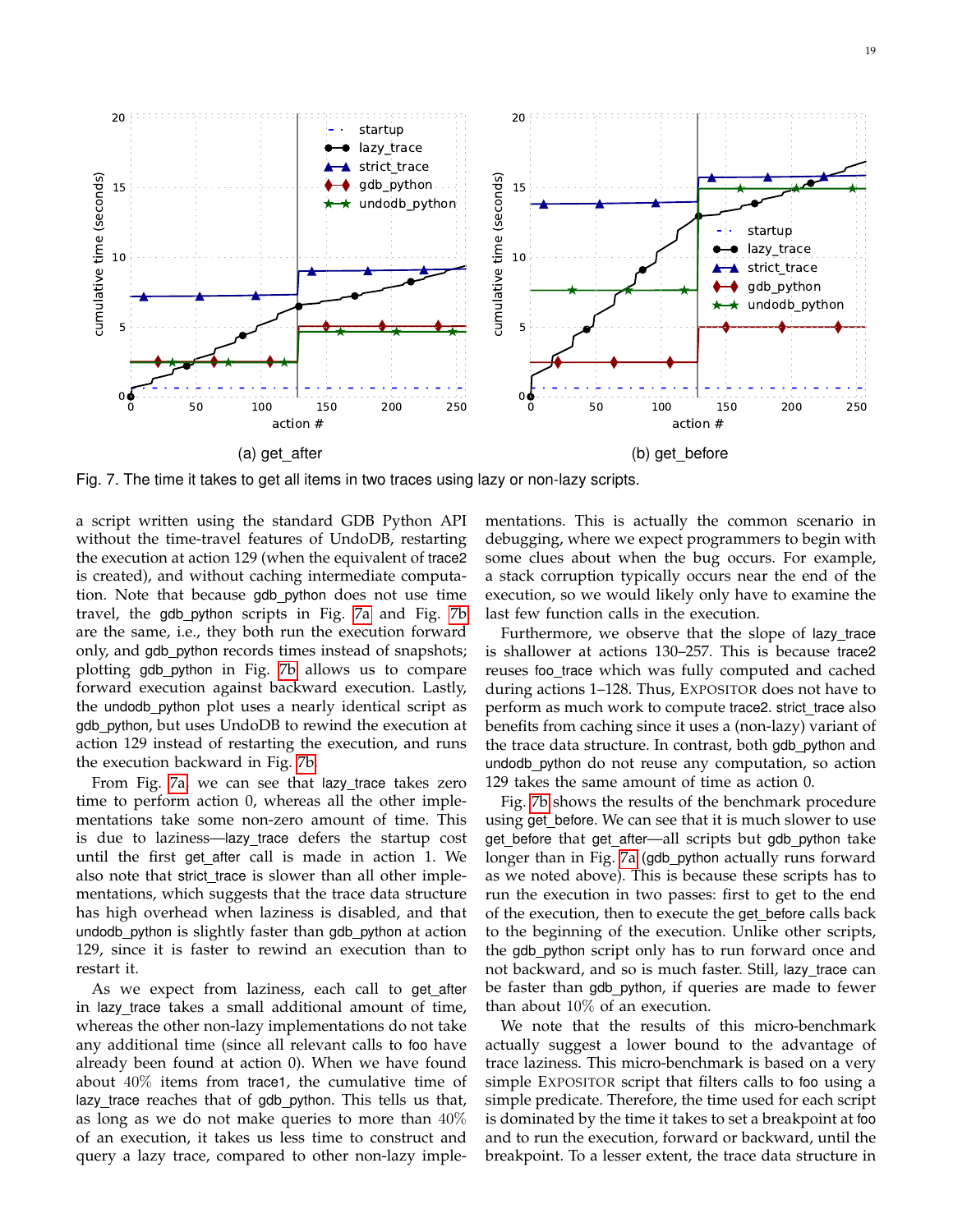lazy\_trace adds overhead to the time used in comparison to gdb python. The filter predicate in lazy trace and the equivalent predicate in gdb python takes very little time in contrast. We expect more complex EXPOSITOR scripts to spend more time in programmer-provided helper functions such as the filter predicate or the scan operator, which will mask the overhead of the trace data structure.

#### <span id="page-19-0"></span>**5.4 Evaluating the Advantage of the EditHAMT**

In our second micro-benchmark, we evaluate the advantages of the EditHAMT data structure using the following procedure. We first create a trace of EditHAMTs:

```
215 bar maps = the execution.breakpoints("bar") \
```

```
216 .map(lambda snap: edithamt.addkeyvalue(
```

```
217 None, int(snap.read_arg("z")), snap)) \
```

```
218 .scan(edithamt.concat)
```
For each call to bar(z), we create a new EditHAMT that adds a binding from the argument z to the snapshot of that call. In other words, an EditHAMT in bar\_maps at time  $t$  contains bindings from arguments  $z$  to the corresponding bar(z) calls preceding and including the bar(z) call at time  $t$ .

We then create another trace that looks up values from bar\_maps:

```
219 bar_of_foos = the_execution.breakpoints("foo")
220 .trailing merge(
221 lambda snap, bar map:
222 bar map.force().find(int(snap.read arg("y"))),
223 bar maps)
```
For each call to foo $(x, y)$ , we use the trailing merge method to look up the immediately prior EditHAMT in bar\_maps, and then look up that EditHAMT for the most recent bar(z) call where  $y = z$ .

Next, we measure the time it takes to call get\_after to look up the first item from bar\_of\_foos, which includes the time it takes to compute the EditHAMTs in bar\_maps as necessary, as well as to compute parts of the bar\_maps and bar\_of\_foos traces. We also measure the additional memory used after the call to get\_after by Python,<sup>[5](#page-19-1)</sup> which includes the memory required to cache the intermediate computation of the EditHAMTs in bar maps as well as that of the bar of foos and bar maps traces, but does not include the memory usage of other parts of GDB as well as UndoDB. We repeat these measurements to find the second item, the third item, and so forth, until there are no more items in bar of foos. Finally, we restart EXPOSITOR and repeat the entire procedure using get\_before to find all items in bar\_of\_foos starting from the end of the execution, instead of using get\_after.

For this micro-benchmark, we set the key size of the EditHAMT to  $k = 35$  bits and its internal node index bitwidth to  $w = 5$  bits, which gives it a maximum depth of 7. These parameters are suitable for 32-bit hash values that are padded to 35 bits. We compare the above script against several other equivalent scripts using other data structures, as well as a script that uses the EditHAMT in a variant of EXPOSITOR with trace laziness disabled as described in Sec. [5.3,](#page-17-6) and a script that uses the standard GDB Python API without the time-travel features of UndoDB and a list of Python dicts (hash table) as the equivalent of bar maps.

The results are shown in Fig. [8:](#page-20-0) Fig. [8a](#page-20-1) and Fig. [8b](#page-20-2) show the time measurements using get after and get before, respectively, while Fig. [8c](#page-20-3) and Fig. [8d](#page-20-4) show the memory measurements using get\_after and get\_before, respectively. The  $x$ -axes are labeled "action  $\#$ ", and indicate particular actions that are taken during the benchmarking procedure:

- action 0 correspond to creating bar maps and bar\_of\_foos;
- actions 1–256 corresponds to calling get after or get before repeatedly to get all items in bar of foos.

For the script using the standard GDB Python API, action 0 correspond instead to creating a list of Python dicts mapping the arguments z of bar to times, rather than snapshots, of calls to bar. The  $y$ -axes indicate cumulative time in seconds or cumulative memory usage in bytes, i.e., the total time or memory it takes to perform all actions up to a particular action, and is mean-averaged over 31 runs.

The startup plot simply marks the time or memory it takes for EXPOSITOR to call the GDB start command to start the execution, as well as to run any EXPOSITORspecific startup initialization, before running any scripts. The lazy trace edithamt plot corresponds to the EXPOSI-TOR script above that creates EditHAMTs, which are lazy, in bar\_maps. The lazy\_trace\_rbtree plot corresponds to a similar script, but creates maps based on immutable redblack trees, which are not lazy, instead of EditHAMTs in bar maps. Likewise, the lazy trace python dict plot creates Python dicts, which are also not lazy, in bar maps. The strict\_trace\_edithamt plot corresponds to a script that uses the EditHAMT in a variant of EXPOSITOR with trace laziness disabled as described in Sec. [5.3.](#page-17-6) Lastly, the gdb python script corresponds to a script written using only the standard GDB Python API without the timetravel features of UndoDB. Note that because gdb python does not use time travel, the gdb python scripts in Figs. [8a](#page-20-1)[–8d](#page-20-4) are all the same, i.e., they all run the execution forward only, and gdb\_python records times instead of snapshots; plotting gdb python in Fig. [8b](#page-20-2) and Fig. [8d](#page-20-4) allows us to compare forward execution against backward execution.

From Fig. [8a,](#page-20-1) we can see that the scripts that use EX-POSITOR, lazy\_trace\_X, take zero time to perform action 0, whereas strict\_trace\_edithamt and gdb\_python, which are not lazy, take some amount of time to do so, the former more than the latter. This is the result we expect based on the results in Sec. [5.3.](#page-17-6) Also, for lazy trace X, each get\_after calls takes a small additional amount of time. In particular, lazy\_trace\_edithamt takes less additional time than lazy\_trace\_rbtree and lazy\_trace\_python\_dict. This

<span id="page-19-1"></span><sup>5.</sup> We use Python's sys.getsizeof and gc.get\_objects functions to measure Python's memory usage.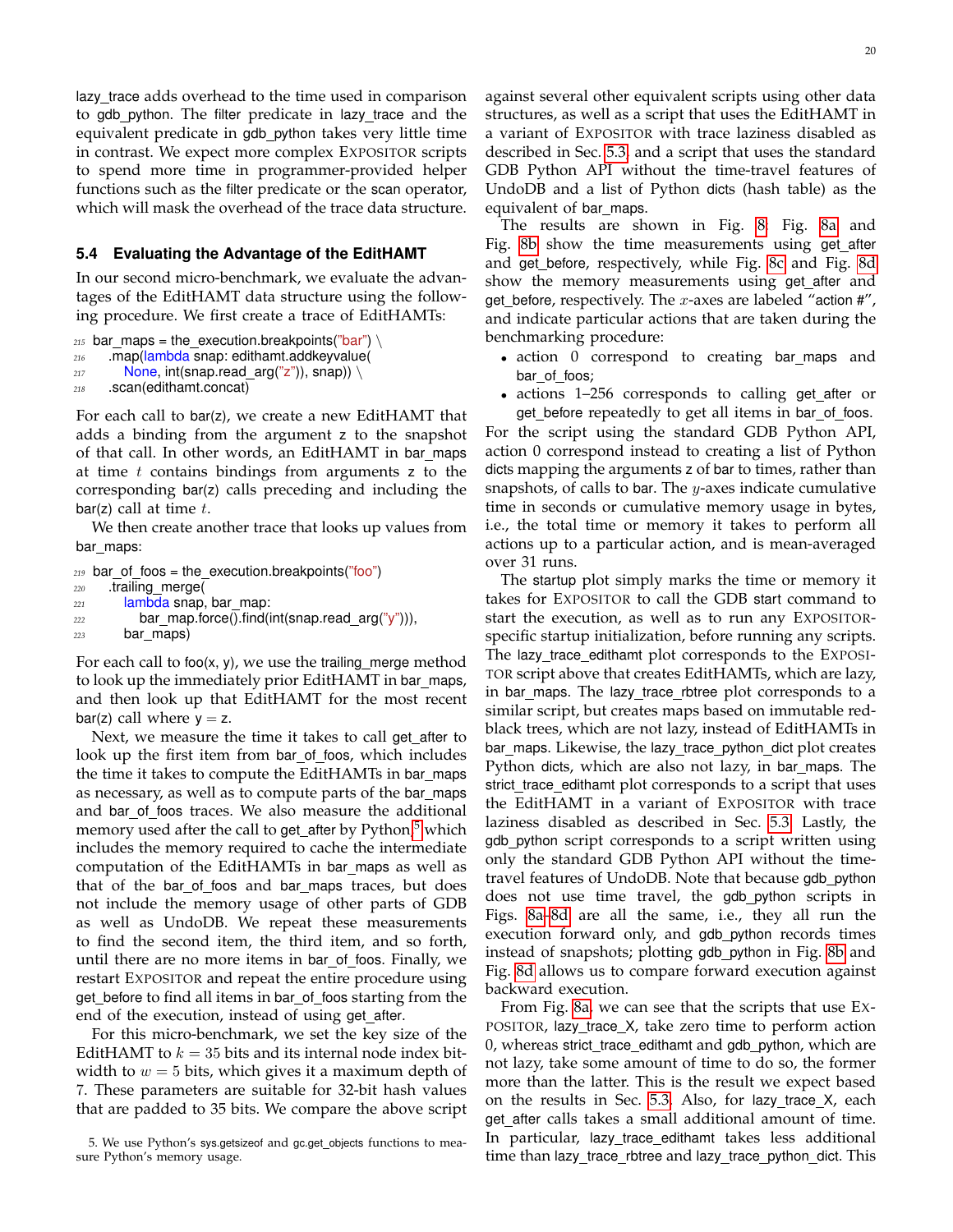

<span id="page-20-1"></span>

<span id="page-20-2"></span>700

<span id="page-20-3"></span><span id="page-20-0"></span>Fig. 8. The time and memory it takes to get all items in a trace computed by looking up items from an EditHAMT or other data structures.

is due to EditHAMT laziness: lazy trace edithamt only has to compute as many (parts) of the EditHAMTs in bar maps as needed to answer the look up in bar of foos. In contrast, red-black trees and Python dicts are not lazy, so lazy\_trace\_rbtree and lazy\_trace\_python\_dict have to compute all prior red-black trees or Python dicts, respectively, in bar\_maps, even before answering the lookup in bar\_of\_foos. Also, since there are many more calls to bar than to foo in the test program (Sec. [5.1\)](#page-17-7), and the bar call that matches a foo call occurs within a few calls to bar, lazy trace edithamt has to examine fewer bar calls than lazy\_trace\_rbtree or lazy\_trace\_python\_dict. Furthermore, as long as we make fewer queries than about  $30\%$  of the items in bar\_of\_foos, it is faster to

700

startup

<span id="page-20-4"></span>use lazy trace edithamt than it is to use gdb python. We also note that it is far easier to compose or reuse lazy\_trace\_edithamt than gdb\_python. For example, if we later decide to compare the argument x of foo to the matching bar call, we can easily create a new trace that maps foo calls to their x argument and merge it with bar\_of\_foos in lazy\_trace\_edithamt, while we would need to modify and rerun gdb python to collect the x arguments.

The results are quite different for lazy\_trace\_rbtree and lazy\_trace\_python\_dict in Fig. 8b-action 0 still takes zero time, but action 1, the very first call to get\_before, is very slow, contributing most of the cumulative time by the end of the micro-benchmark. This is because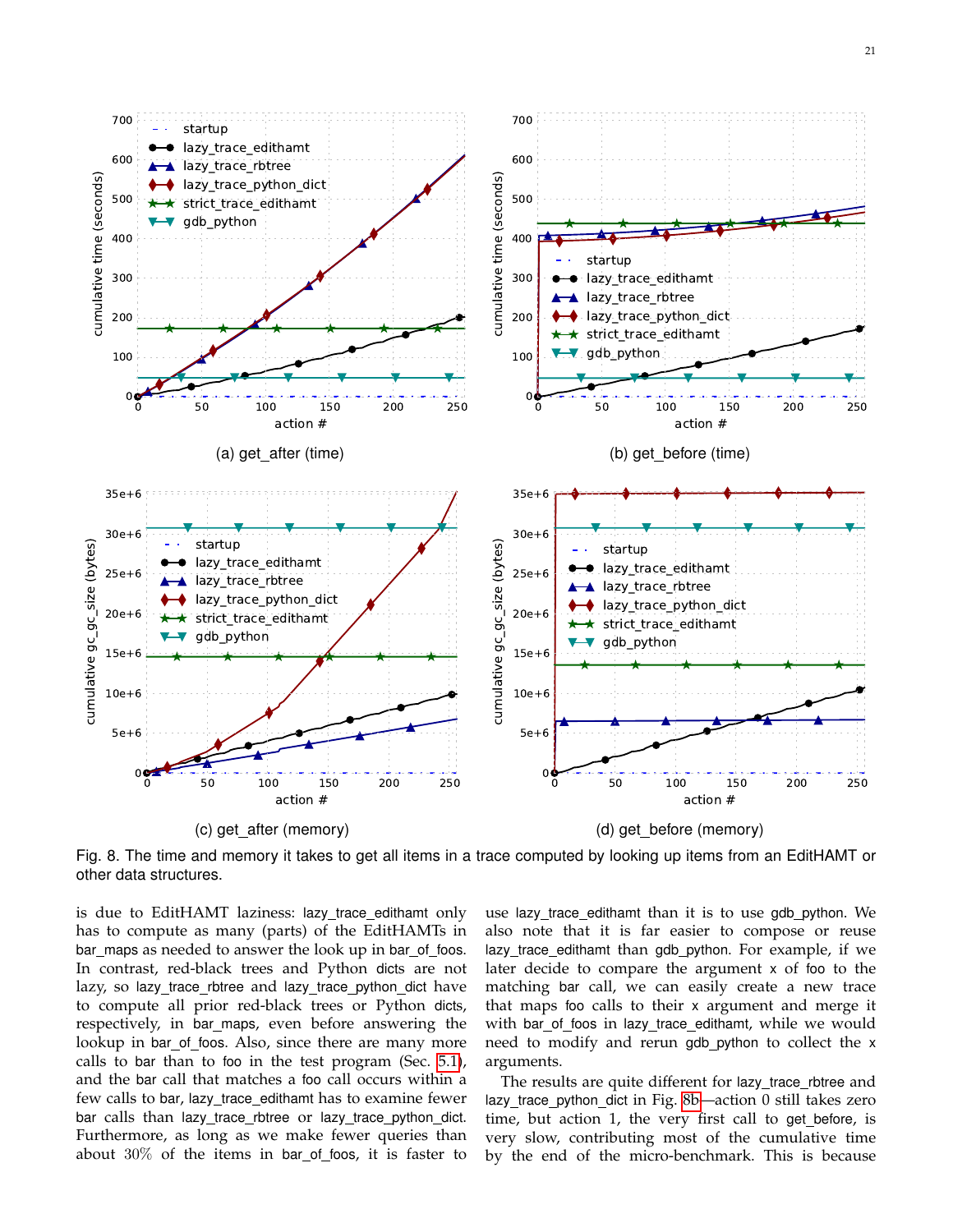that very first call to get before retrieves the very last item in bar\_of\_foos near the end of the execution, which looks up one of the last red-black tree or Python dict in bar\_maps to find the matching bar call. As we explained above, since red-black trees and Python dicts are not lazy, lazy\_trace\_rbtree and lazy\_trace\_python\_dict has to compute all prior red-black trees or Python dicts, respectively, and examine almost all bar calls when performing action 1. These cases highlight the importance of using lazy data structures in EXPOSITOR scripts—non-lazy data structures can completely defeat the advantage of trace laziness. Interestingly, lazy\_trace\_edithamt performs similarly whether we use get before or get after; this is because the computation of each item of bar\_of\_foos matches a foo call to a prior bar call by running the execution backwards, regardless of whether we use get before or get\_after to look up bar\_of\_foos. Note that we can easily change the computation of bar\_of\_foos to match a future bar call by using rev\_scan/rev\_trailing\_merge instead of scan/trailing merge in lazy trace edithamt, whereas making the same change in gdb python would be significantly complicated by the lack of time-travel features.

Looking at memory usage, Fig. [8c](#page-20-3) shows that each get after call in lazy trace edithamt and lazy trace rbtree takes a small additional amount of memory. EditHAMTs use slightly more memory than red-black trees, despite fewer (parts of) EditHAMTs being computed due to laziness. However, we note that the memory cost of EditHAMTs is exaggerated in our Python-based implementation, since it makes extensive use of closures which are rather costly memory-wise in Python.<sup>[6](#page-21-1)</sup> We believe that an implementation of EditHAMTs in more efficient languages such as C or OCaml would use much less memory. In contrast, lazy\_trace\_python\_set is quite expensive, using an increasing amount of memory after each get\_after call. This is because Python dicts are implemented using hash tables, and since each dict in bar\_maps has to be distinct, we have to make a deep copy of the dicts. This eventually takes  $O(n^2)$  memory where  $n$  is the number of bar calls in the execution, which is confirmed by Fig. [8c.](#page-20-3) The gdb\_python script uses almost as much memory as lazy\_trace\_python\_dict by the end of the micro-benchmark, since they both create many Python dicts, except that gdb\_python stores them in a Python list which has lower overhead than a trace. The strict\_trace\_edithamt script also uses a lot memory, more than lazy trace edithamt by the end of the microbenchmark, since strict\_trace\_edithamt has to create every EditHAMT in bar\_maps (the EditHAMTs themselves are lazy), unlike lazy trace edithamt which only creates EditHAMTs in bar\_maps when they are looked up.

We see a similar pattern in Fig. [8d](#page-20-4) for memory usage as in Fig. [8b](#page-20-2) for time usage: action 1 of lazy\_trace\_rbtree and lazy\_trace\_python\_dict contributes almost all of the cumulative memory usage by the end of the execution.

<span id="page-21-1"></span>6. In 32-bit Python 2.7.1, a closure over a single variable takes 108 bytes, and each additional variable takes 28 bytes.

As we explained above for Fig. [8b,](#page-20-2) this is due to having to compute almost all red-black trees or Python dicts in bar\_maps.

# <span id="page-21-0"></span>**6 FIREFOX CASE STUDY: DELAYED DEALLO-CATION BUG**

To put EXPOSITOR to the test, we used it to track down a subtle bug in Firefox that caused it to use more memory than expected [\[11\]](#page-24-10). The bug report contains a test page that, when scrolled, creates a large number of temporary JavaScript objects that should be immediately garbage collected. However, in a version of Firefox that exhibits the bug (revision c5e3c81d35ba), the memory usage increases by 70MB (as reported by top), and only decreases 20 seconds after a second scroll. As it turns out, this bug has never been directly fixed—the actual cause is a data race, but the official fix instead papers over the problem by adding another GC trigger.

Our initial hypothesis for this bug is that there is a problem in the JavaScript garbage collector (GC). To test this hypothesis, we first run Firefox under EXPOSITOR, load the test page, and scroll it twice, temporarily interrupting the execution to call the execution.get\_time() just before each scroll, time  $t_{scroll1}$  and time  $t_{scroll2}$ , and after the memory usage decreases,  $t_{end}$ . Then, we create several traces to help us understand the GC and track down the bug, as summarized in Fig. [9.](#page-22-1)

We observe the GC behavior using a trace of the calls to (gc\_call) and returns from (gc\_return) function js\_GC (Fig. [9a](#page-22-1)). Also, we find out when memory is allocated or released to the operating system using mmap2 and munmap traces of the same-named system calls (Fig. [9b](#page-22-1)). Printing these traces reveals some oddly inconsistent behavior: the GC is called only once after  $t_{scroll1}$ , but five times after  $t_{scroll2}$ ; and memory is allocated after  $t_{scroll1}$  and deallocated just before  $t_{end}$ . To make sense of these inconsistencies, we inspect the call stack of each snapshot in gc call and discover that the first js GC call immediately after a scroll is triggered by a scroll event, but subsequent calls are triggered by a timer.

We now suspect that the first scroll somehow failed to trigger the creation of subsequent GC timers. To understand how these timers are created, we write a function called set tracing that creates a trace for analyzing setlike behavior, using EditHAMTs to track when values are inserted or removed, and apply set\_tracing to create timer trace by treating timer creation as set insertion, and timer triggering as set removal (Fig. [9c](#page-22-1)). This trace reveals that each js\_GC call creates a GC timer (between gc call and gc\_return snapshots), except the js\_GC call after the first scroll (and the last js GC call because GC is complete).

To find out why the first js GC call does not create a GC timer, we inspect call stacks again and learn that a GC timer is only created when the variable

<span id="page-21-2"></span><sup>7.</sup> The index=-1 optional argument to execution.breakpoints indicates that the breakpoint should be set at the end of the function.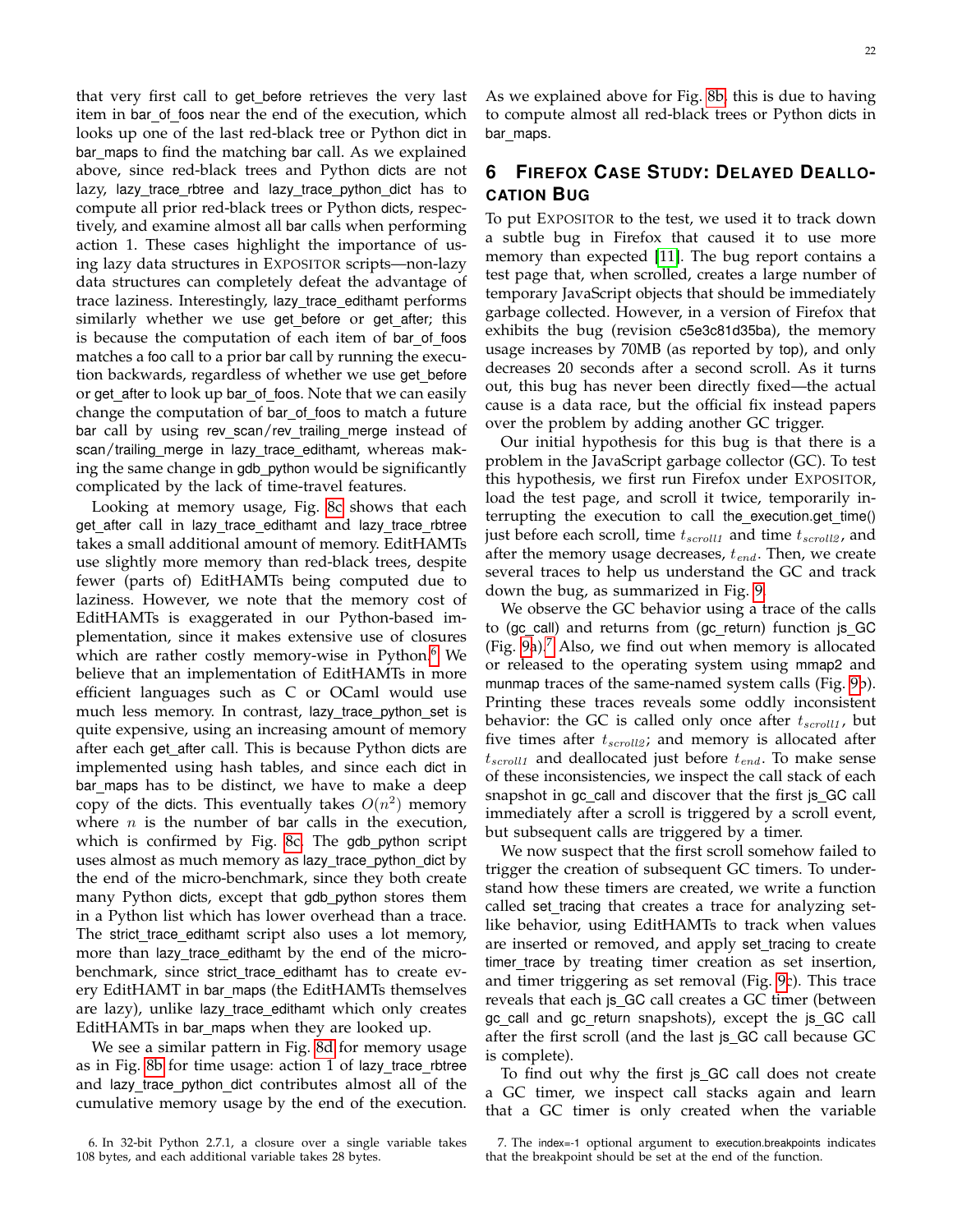

<span id="page-22-1"></span>Fig. 9. Timeline of items in traces used to debug Firefox.

gcChunksWaitingToExpire is nonzero, and yet it is zero when the first js\_GC returns (at the first gc\_return snapshot). Following this clue, we create a watchpoint trace on gcChunksWaitingToExpire and discover that it remained zero through the first js GC call and becomes nonzero only after the first js\_GC returns. It stayed nonzero through the second scroll and second js GC call, causing the first GC timer to be created after that (Fig. [9d](#page-22-1)).

We posit that, for the GC to behave correctly, gcChunksWaitingToExpire should become nonzero at some point during the first js GC call. Inspecting call stacks again, we find that gcChunksWaitingToExpire is changed in a separate helper thread, and that, while the GC owns a mutex lock, it is not used consistently around gcChunksWaitingToExpire. This leads us to suspect that there is a data race. Thus, we develop a simple race detection script, one lock, that works by comparing each access to a chosen variable against prior accesses from different threads (Sec. [4.1](#page-8-8) explains how we track prior accesses), and checking if a particular lock was acquired or released prior to those accesses. For each pair of accesses, if at least one access is a write, and the lock was not held in one or both accesses, then there is a race, which we indicate as an item containing the snapshot of the prior access. We apply this race detector to gcChunksWaitingToExpire and confirm our suspicion that, after  $t_{scroll1}$ , there is a write that races with a prior read during the first js GC call when the timer should have been created (Fig. [9e](#page-22-1)).

To give a sense of EXPOSITOR's performance, it takes 2m6s to run the test page to  $t_{scroll2}$  while printing the gc call trace, with 383MB maximum resident memory (including GDB, since EXPOSITOR extends GDB's Python environment). The equivalent task in GDB/UndoDB without EXPOSITOR takes 2m19s and uses 351MB of memory (some difference is inevitable as the test requires user input, and Firefox has many sources of nondeterminism). As another data point, finding the race after  $t_{scroll1}$  takes 37s and another 5.4MB of memory.

The two analyses we developed, set\_tracing and one lock, take only 10 and 40 lines of code to implement, respectively, and both can be reused in other debugging contexts.

## <span id="page-22-0"></span>**7 RELATED WORK**

EXPOSITOR provides scripting for time-travel debuggers, with the central idea that a target program's execution can be manipulated (i.e., queried and computed over) as a first-class object. Prior work on time-travel debugging has largely provided low-level access to the underlying execution without consideration for scripting. Of the prior work on scriptable debugging, EXPOSITOR is most similar to work that views the program as an event generator—with events seeded from function calls, memory reads/writes, etc.—and debugging scripts as database-style queries over event streams or as datafloworiented stream transformers. None of this scripting work includes the notion of time travel.

## **7.1 Time-Travel Debuggers**

Broadly speaking, there are two classes of time-travel debuggers. *Omniscient debuggers* work by logging the state of the program being debugged after every instruction, and then reconstructing the state from the log on demand. Some examples of omniscient debuggers include ODB [\[12\]](#page-24-11), Amber (also known as Chronicle) [\[6\]](#page-24-5), Tralfamadore [\[13\]](#page-24-12), and TOD [\[14\]](#page-24-13). In contrast, *replay debuggers* work by logging the results of system calls the program makes (as well as other sources of nondeterminism) and making intermediate checkpoints, so that the debugger can reconstruct a requested program state by starting at a checkpoint and replaying the program with the logged system calls. Several recent debuggers of this style include URDB [\[15\]](#page-24-14) and UndoDB [\[5\]](#page-24-4) (which we used in our prototype) for user-level programs, and TTVM [\[16\]](#page-24-15) and VMware ReTrace [\[17\]](#page-24-16) for entire virtual machines. EXPOSITOR could target either style of debugger in principle, but replay debugging scales much better (e.g., about  $1.7\times$  recording overhead for UndoDB vs.  $300 \times$  for Amber). Engblom [\[18\]](#page-24-17) provides a more comprehensive survey on time-travel debugging techniques and implementations.

The above work focuses on implementing time travel efficiently; most systems provide very simple APIs for accessing the underlying execution, and do not consider how time travel might best be exploited by debugging scripts.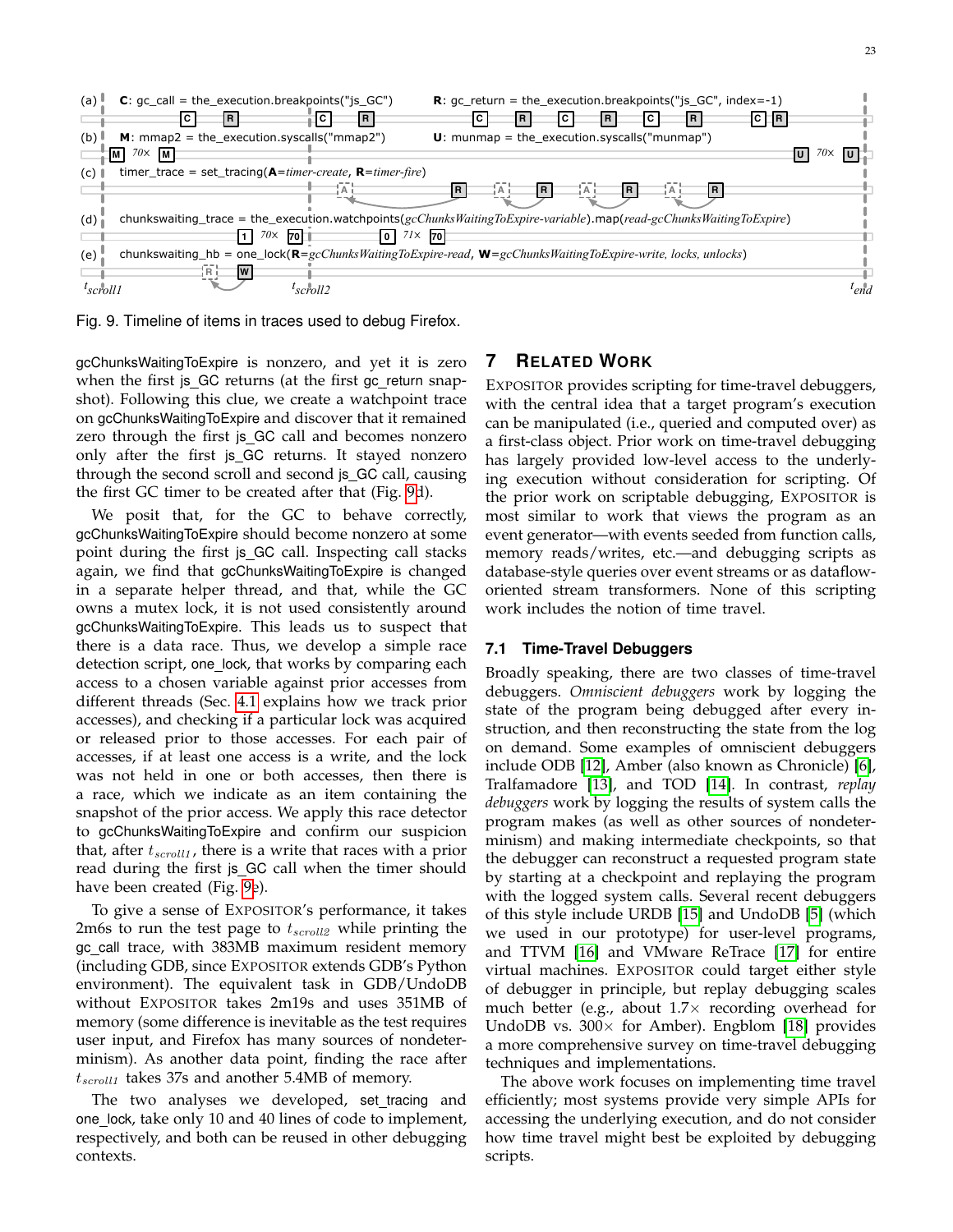Similarly, GDB's Python environment simply allows a Python program to execute GDB (and UndoDB) commands in a callback-oriented, imperative style. This is quite tedious, e.g., just counting the number of calls to a particular function takes 16 lines of code (Sec. [2.2.1\)](#page-4-20), and cannot be composed with other scripts (e.g., to refine the count to calls that satisfy predicate  $p$ ). EXPOSITOR's notion of traces is simpler and more composable: function call counting can be done in one or two lines by computing the length of a breakpoint trace; to refine the count, we simply filter the trace with  $p$  before counting (Sec. [2.2\)](#page-3-0).

Tralfamadore [\[19\]](#page-24-18) considers generalizing standard debugging commands to entire executions, but does not provide a way to customize these commands with scripts.

Whyline is a kind of omniscient debugger with which users can ask "*why did*" and "*why didn't*" questions about the control- and data-flow in the execution, e.g., "*why did this Button's visible = true*" or "*why didn't Window appear*" [\[20\]](#page-24-19). Whyline records execution events (adding  $1.7\times$  to 8.5 $\times$  overhead), and when debugging begins, it uses program slicing [\[21\]](#page-24-20) to generate questions and the corresponding answers (imposing up to a  $20\times$  further slowdown). Whyline is good at what it does, but its lack of scriptability limits its reach; it is hard to see how we might have used it to debug the Firefox memory leak, for example. In concept, Whyline can be implemented on top of EXPOSITOR, but limitations of GDB and UndoDB (in particular, the high cost of software watchpoints, and the inability to track data-flow through registers) makes it prohibitively expensive to track fine-grained data-flow in an execution. We plan to overcome this limitation in future work, e.g., using EDDI [\[22\]](#page-24-21) to implement fast software watchpoints.

## **7.2 High-Level (Non-callback Oriented) Debugging Scripts**

EXPOSITOR's design was inspired by MzTake [\[3\]](#page-24-2), a Scheme-based, interactive, scriptable debugger for Java based on *functional reactive programming* [\[4\]](#page-24-3). In MzTake, the program being debugged is treated as a source of *event streams* consisting of events such as function calls or value changes. Event streams can be manipulated with combinators that filter, map, fold, or merge events to derive new event streams. As such, an event stream in MzTake is like a trace in EXPOSITOR. Computations in MzTake are implicitly over the most recent value of a stream and are evaluated eagerly as the target program runs. To illustrate, consider our example of maintaining a shadow stack from Sec. [2.3.](#page-5-1) In MzTake, when the target program calls a function, a new snapshot event s becomes available on the calls stream. The calls rets stream's most recent event is the most recent of calls and rets, so MzTake updates it to s. Since shadow\_stacks is derived from calls\_rets, MzTake updates its most recent event by executing map(int, s.read\_retaddrs())).

This eager updating of event streams, as the program executes, can be less efficient than using EXPOSITOR. In particular, EXPOSITOR evaluates traces lazily so that computation can be narrowed to a few slices of time. In Sec. [2.3,](#page-5-1) we find the *latest* smashed stack address without having to maintain the shadow stack for the entire program execution, as would be required for MzTake. Also, EXPOSITOR traces are time indexed, but MzTake event streams are not: there is no analogue to tr.get at(i) or tr .slice(t0, t1) in MzTake. We find time indexing to be very useful for interactivity: we can run scripts to identify an interesting moment in the execution, then explore the execution before and after that time. Similarly, we can learn something useful from the end of the execution (e.g., the address of a memory address that is doublefreed), and then use it in a script on an earlier part of the execution (e.g., looking for where that address was first freed). MzTake requires a rerun of the program, which can be a problem if nondeterminism affects the relevant computation.

Dalek [\[23\]](#page-24-22) and Event Based Behavioral Abstraction (EBBA) [\[24\]](#page-24-23) bear some resemblance to MzTake and suffer the same drawbacks, but are much lower-level, e.g., the programmer is responsible for manually managing the firing and suppression of events. Coca [\[25\]](#page-24-24) is a Prolog-based query language that allows users to write predicates over program states; program execution is driven by Prolog backtracking, e.g., to find the next state to match the predicate. Coca provides a retrace primitive that restarts the entire execution to match against new predicates. This is not true time travel but re-execution, and thus suffers the same problems as MzTake.

PTQL [\[26\]](#page-24-25), PQL [\[27\]](#page-24-26), and UFO [\[28\]](#page-24-27) are declarative languages for querying program executions, as a debugging aid. Queries are implemented by instrumenting the program to gather the relevant data. In principle, these languages are subsumed by EXPOSITOR, as it is straightforward to compile queries to traces. Running queries in EXPOSITOR would allow programmers to combine results from multiple queries, execute queries lazily, and avoid having to recompile (and potentially perturb the execution of) the program for each query. On the other hand, it remains to be seen whether EXPOSITOR traces would be as efficient as using instrumentation.

#### **8 CONCLUSION**

We have introduced EXPOSITOR, a novel scriptable, timetravel debugging system. EXPOSITOR allows programmers to project a program execution onto immutable traces, which support a range of powerful combinators including map, filter, merge, and scan. The trace abstraction gives programmers a global view of the program, and is easy to compose and reuse, providing a convenient way to correlate and understand events across the execution timeline. For efficiency, EXPOSITOR traces are implemented using a lazy, interval-tree-like data structure. EXPOSITOR materializes the tree nodes on demand, ultimately calling UndoDB to retrieve appropriate